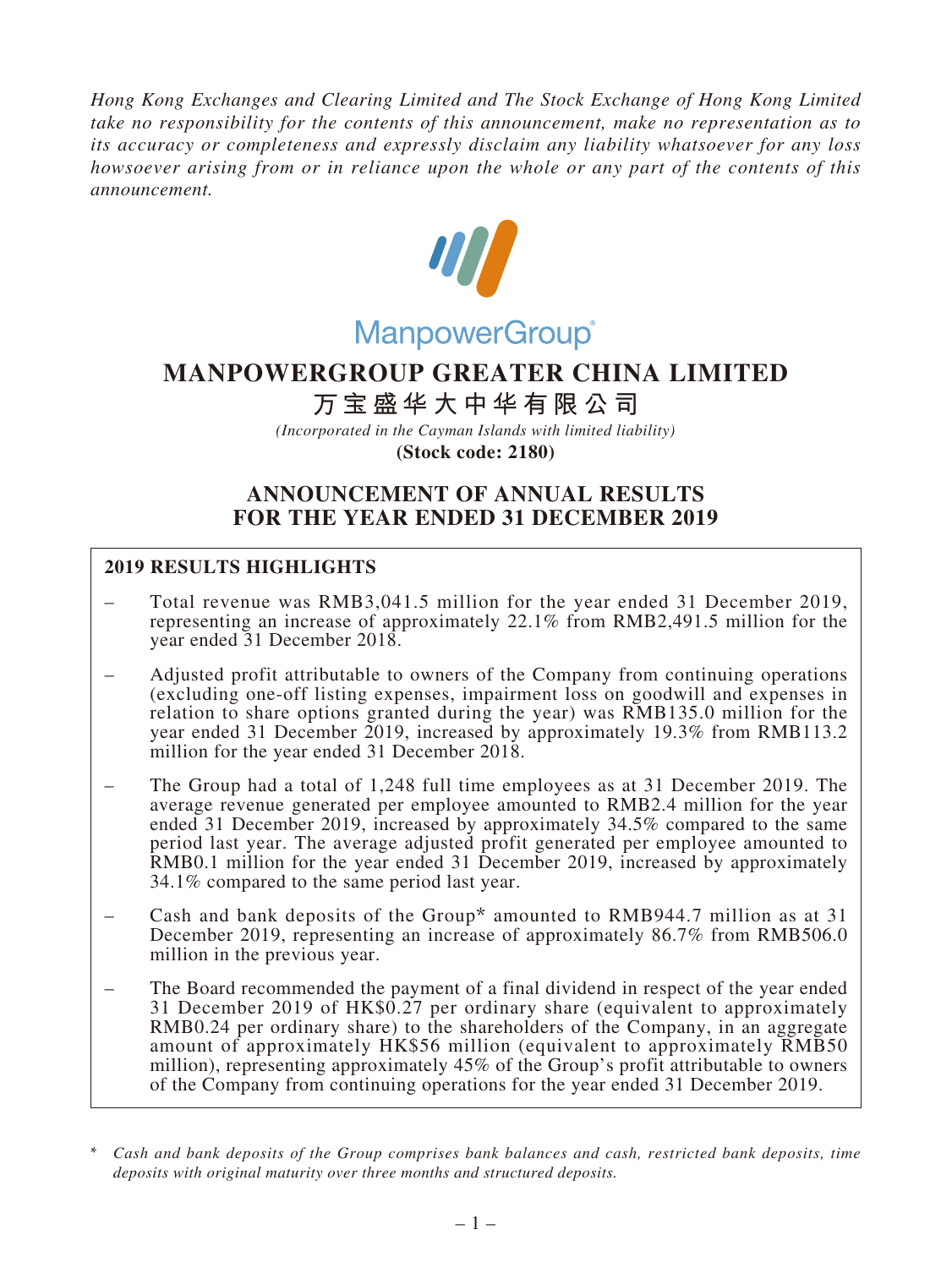The board (the "**Board**") of directors (the "**Directors**") of ManpowerGroup Greater China Limited (the "**Company**") is pleased to announce the audited consolidated results of the Company and its subsidiaries (the "**Group**") for the year ended 31 December 2019 (the "**Relevant Year**").

In this announcement, "we", "us" and "our" refer to the Company and where the context otherwise requires, the Group.

#### **BUSINESS REVIEW**

A key milestone of the Group was marked in 2019 upon the listing of the Company's shares (the "**Listing**") on the Main Board of The Stock Exchange of Hong Kong Limited (the "**Stock Exchange**") on 10 July 2019 (the "**Listing Date**"). During the Relevant Year, the Group noticed a strong growth momentum of the human resources ("**HR**") industry across the People's Republic of China (the "**PRC**" or "**China**" but for geographical reference only excluding Taiwan, Macau and Hong Kong), the Hong Kong Special Administrative Region of the PRC ("**Hong Kong**"), the Macau Special Administrative Region of the PRC ("**Macau**") and Taiwan (collectively the "**Greater China Region**"), especially in the flexible staffing business sector in China and Taiwan. However, the macro environment had been challenging amid structural slowdown of the economy and the US-China trade war, suppressing short-term demands for some of the Group's services especially the headhunting business in the Greater China Region. Furthermore, social unrest in Hong Kong had affected the Group's highermargin businesses, resulting in a smaller profit contribution from Hong Kong in the second half of 2019.

In 2019, the Group achieved total revenue of RMB3,041.5 million, representing an increase of approximately 22.1% as compared to 2018. Revenue generated from flexible staffing business grew by approximately 26.4% year-on-year to RMB2,685.2 million in spite of the negative impact of the escalating social unrest in Hong Kong which had lasted for more than half of the year. During the Relevant Year, adjusted profit attributable to owners of the Company from continuing operations increased to RMB135.0 million, representing a year-on-year growth of approximately 19.3%. The Board has proposed a final dividend for 2019 of HK\$0.27 per ordinary share, representing approximately 45% of the Group's earnings per share attributable to ordinary equity holders of the Company.

Despite the challenging market conditions in Hong Kong, the Group continued its investment in China and Taiwan with a strong focus on flexible staffing business in 2019. The Group expanded the scale of its flexible staffing business during the Relevant Year in consistence with the plan of the use of proceeds from the Listing as stated in the Company's prospectus dated 27 June 2019 (the "**Prospectus**"). Total number of flexible staffing employees and partners increased substantially during the Relevant Year, mainly driven by a rapid team expansion in China. Total number of associates placed during the Relevant Year increased by approximately 9.7% from 31,000 in 2018 to approximately 34,000 in 2019, among which total number of associates placed in China grew significantly by approximately 65.0%.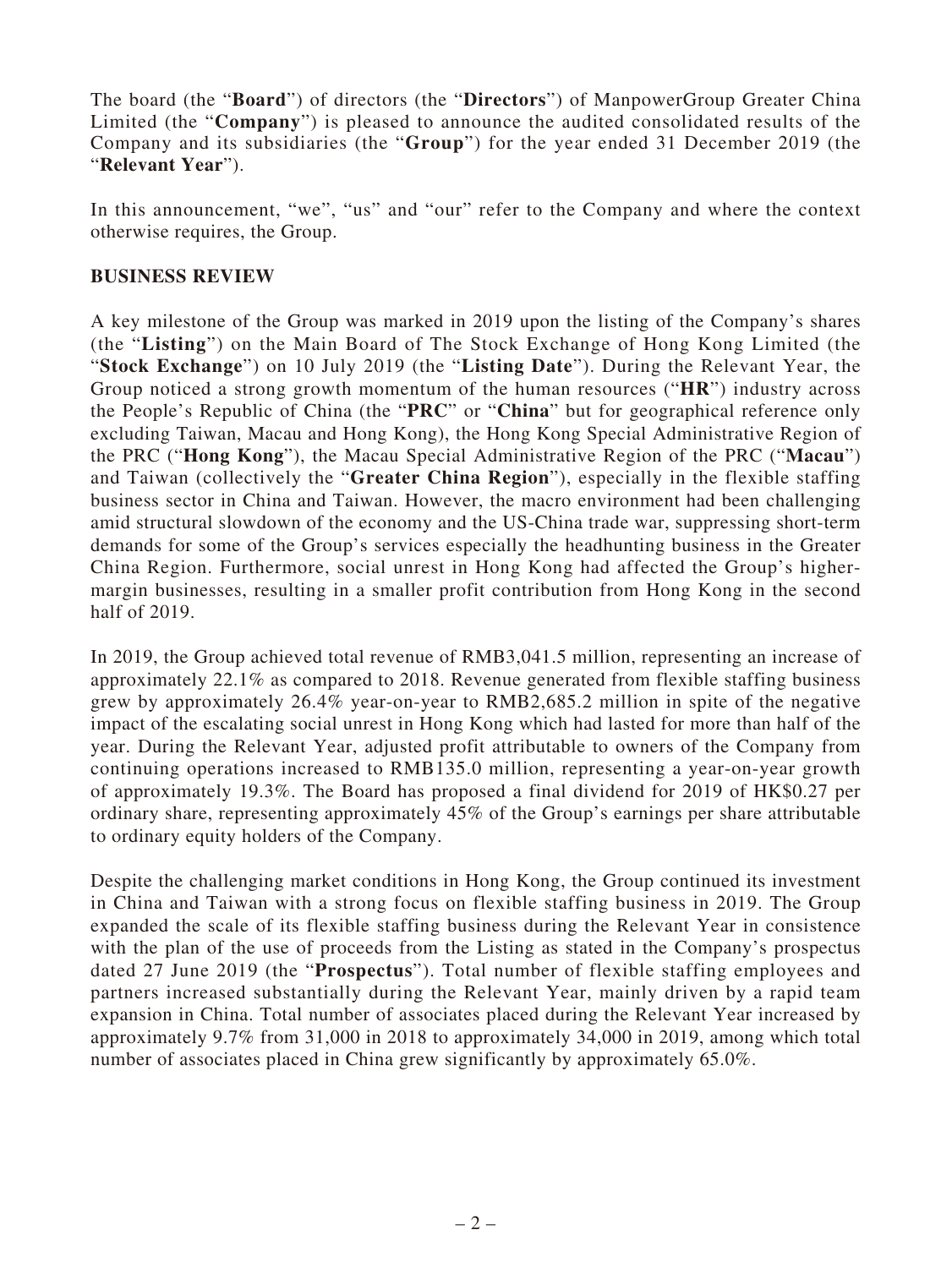During the Relevant Year, the Group streamlined its geographical operational structure in China with a view to accelerate its expansion and increase its market share in Southern, Central and Western China in addition to its strong market positions in tier-one cities such as Shanghai, Beijing and Hong Kong. In terms of industry development, the Group strengthened its business development in the new economy and technology sector, to which all of the Group's top five clients during the Relevant Year belong, increasing the number of clients from this sector by approximately 39.4% on a year-over-year basis. The Group further deepened its relationships with existing customers, of which revenue contribution from top five clients had increased by approximately 44.5% in 2019 as compared with last year. During the Relevant Year, the Group's top five clients accounted for approximately 27% of its total revenue.

Aligning with the technology-oriented development trend of the HR industry that is steering towards platformisation, crowdsourcing and digitalisation, the Group had accelerated its investment in research and development of the workforce platform and strengthened its internal technological infrastructure since the Listing. During the Relevant Year, the Group had restructured its information technology department and innovation product department, both of which are directly led by the chief executive officer of the Group, and had upgraded its internal operating system and optimised database infrastructure with a fast-growing talent pool of over 4.5 million at the end of 2019.

Dedicated to providing customised and professional services to its clients, the Group had received wide recognition in the Greater China Region with a number of testaments including "The Best Comprehensive HR Service Provider in Greater China" (大中華區最佳綜合人力資 源服務機構) awarded by HRoot, "2019 Most Outstanding HR Service Provider" (年度最佳 人力資源綜合服務機構) awarded by TopHR, "Best HR Award 2019 – Recruitment Agency of the Year" (2019最佳人力資源招聘機構) awarded by Bronze and "2019 Most Outstanding contribution Recruitment Partner" (2019傑出貢獻招聘合作夥伴獎) awarded by Home Credit. The Group was also ranked as one of the "2019 China Top 12 Flexible Staffing Service Providers" (2019中國靈活用工服務機構12強) by HR Excellence Center.

## **FUTURE OUTLOOK AND STRATEGIES FOR 2020**

## **A Year with Opportunities and Challenges**

2020 commenced with a worldwide outbreak of the novel coronavirus. Coupled with the uncertainties in global economy and volatility in financial market, the Group sees both opportunities and challenges in 2020.

With the outbreak of the coronavirus in early 2020, the business operations of the Group as well as that of its clients have been delayed temporarily after the Chinese New Year due to the quarantine policies and limited business activities across the Greater China Region. The Group believes the coronavirus outbreak will mainly affect the Group's recruitment services in the first half of the year and expects a full recovery of business activities depending on how soon the epidemic is under control with people resuming their normal lives. Undertaking the corporate social responsibility to help fight against the coronavirus, the Group has set up a public welfare fund of RMB1.38 million with its associate companies and donated RMB1 million to four hospitals in Hubei province in early February. The Group vows to proactively take part in the economic recovery of Wuhan and other areas in Hubei province, where they remain as the Group's key regions for future development.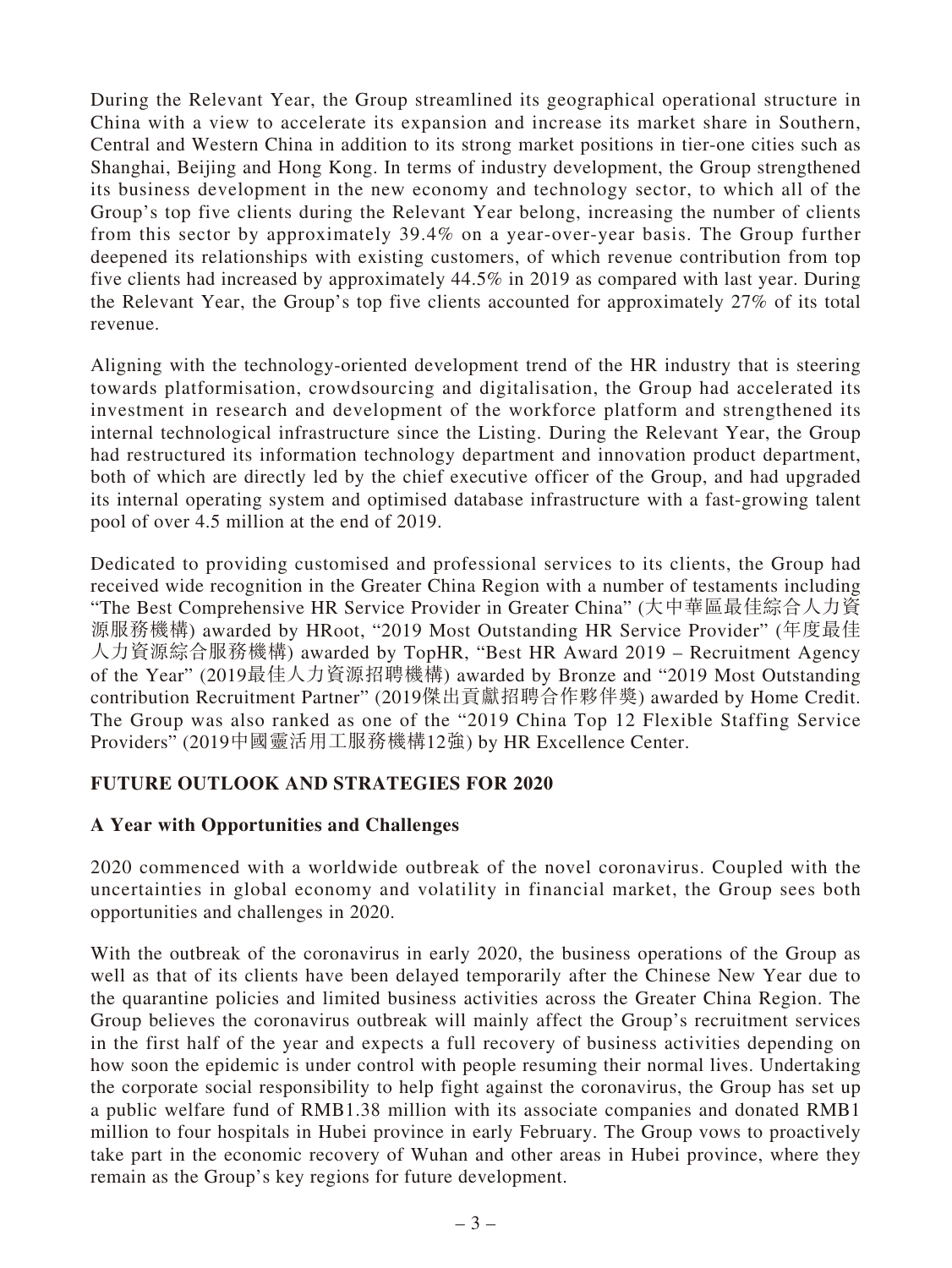Meanwhile, the Chinese government has implemented a series of policies to help the affected corporates to resume their operations and to alleviate economic impact from the coronavirus epidemic to stabilise employment. Such policies have been beneficial to the Group, its clients as well as the talents in the market. As a leading HR company, the Group is wellpositioned to capture any opportunities from the restoration of economic activities and the delayed recruiting demands of its clients. More importantly, the concept of flexible staffing has gained popularity among corporates and entrepreneurs during the quarantine period when the work-from-home policy was widely adopted by corporations nationwide, accelerating the penetration of flexible staffing arrangements as a relatively new HR service in the market of China. Under the shadow of coronavirus, the first half of 2020 is expected to be challenging, but the Group believes that the gradual penetration of flexible staffing arrangements in China and the recovery of business demands after the pandemic will drive the growth of the Group in the near future.

In terms of business performance by region, the Group expects a strong momentum in China in 2020, driven by a currently low rate of penetration of flexible staffing business nationwide and the first mover advantage of the Group in the market, while the growth in Taiwan and Macau is expected to be steady. As for the Hong Kong market, the Group remains cautious over the political situation and coronavirus outbreak in the region.

## **Flexible Staffing as Strategic Focus in 2020**

The strategic focus in 2020 will remain on flexible staffing business with strong emphasis on the China market, where the flexible staffing market is still in its early stage of development and is relatively fragmented. The Group believes that it will continue to benefit from the industry growth, with the support from its strong global brand name and leading market position.

To strengthen the synergy among service lines, of which it is one of the Group's key competitive advantages, the Group has been actively pushing through the strategic initiative of "All-in Staffing" internally since last year in order to promote cross-selling of flexible staffing services to existing clients and new clients, particularly those in the new economy and technology sector. The Group's workforce technology platforms and innovative services could further diversify the service offerings and improve competitive advantage. The Group is going to strengthen its market position in China through business development in the new economy and technology sector in Northern China, in particular Beijing, and to accelerate expansion into Southern, Central, and Western China to gain more market share and achieve economies of scale.

## **More Technology Investment on Workforce Platforms**

Moving forward to 2020, the Group will continue to increase technology investment at a larger scale and faster pace focusing on flexible staffing arrangement. The Group aims at integrating various workforce products into its internal operating system and organisational structure in order to achieve a comprehensive workforce platform with efficient HR solutions, increasing the profitability across business lines.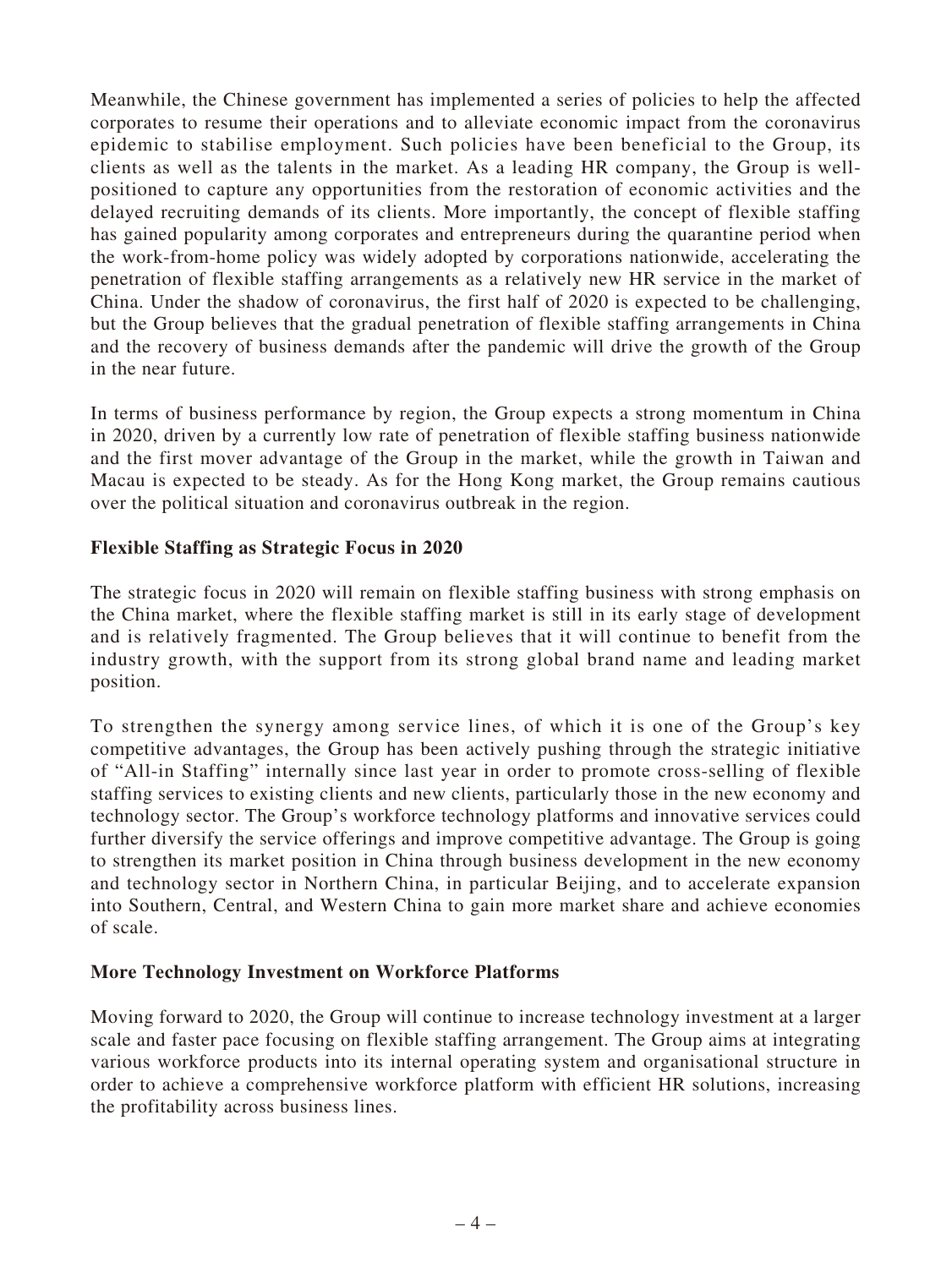First, on the recruitment technology aspect, the Group will invest in mobile recruitment solutions, a digitalised and artificial intelligence ("**AI**")-driven recruitment platform, and an integrated applicant tracking system product. Not only will these help the Group improve recruitment efficiency and competitiveness, but these will also strengthen the Group's position in the long run by equipping it with different work models. In December 2019, the Group launched a mobile-based talent portal  $(\pm \pm U\pi)$ , which enables the swift and accurate matching between candidates and positions, thereby improving recruitment efficiency and growing its talent pool more rapidly. Following the success of  $\pm \pm U \pm \pi$ , the Group is going to launch its digitalised and AI-driven recruitment platform (天天U單) in the first half of 2020 with the concept of flexible staffing and the Group's "Alliance" strategy, bridging internal and external recruitment resources with the recruitment needs of its clients, and creating additional revenue streams for the Group.

Second, the Group will continue to promote the development and monetisation of flexible staffing service platforms. In the first quarter of 2020, the Group will launch the first version of a mobile-based staff service and development platform (天天U福), which is a one-stop employee value-adding platform providing welfare, career development, benefits and other services to the Group's associates and employees of its clients.

Third, the Group has launched the first phase of the "HR SaaS" platform, a product focusing on the specialised market of HR services in the Greater China Region. The Group offered the product for free to all its clients in support of the work-from-home policy during difficult times of the coronavirus outbreak and have received positive market feedback.

Last but not least, the Group will continue to develop its training and upskilling platforms including the training SaaS platform and "WoSkill" platform which specialises in professional skillsets.

## **Actively Seeking for Merger and Acquisitions and Cooperation Opportunities**

In addition to organic growth, the Group will actively seek for strategic acquisitions and cooperation in 2020 to strengthen its leading position in the workforce solution market. The Group will continue to focus its mergers and acquisitions and cooperation strategy on flexible staffing business, in particular the businesses and opportunities that have potential in expanding the Group's flexible staffing service offerings and achieving synergy amongst different business lines.

The Group and Wind Information Technology Co. Ltd. ("**Wind Technology**") are in the process of setting up a joint venture to provide specialised expertise in the financial service industry under flexible staffing arrangement, which serves as a good example of the expansion of the Group's scope in flexible staffing to more sophisticated areas, and promoting flexible staffing services in the niche market of the financial service industry. The Group believes its diversified service offerings, abundant candidate resources and strong operational capabilities, combining with the extensive client network and competitive technological innovation of Wind Technology, will achieve synergy that creates more value for the shareholders of the Company (the "**Shareholders**").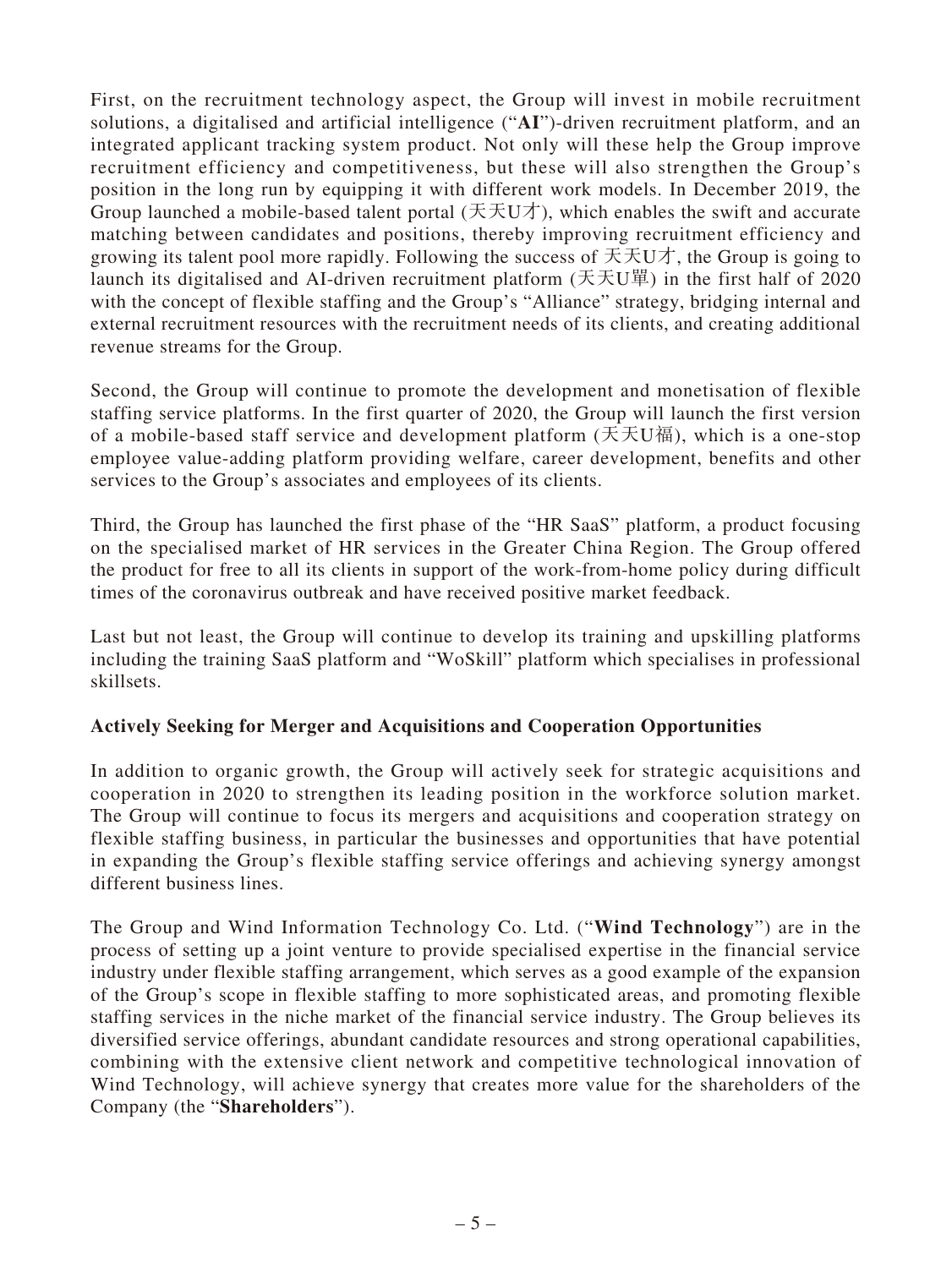## **KEY OPERATING METRICS**

The Group provides comprehensive workforce solutions under four business lines, namely (i) flexible staffing; (ii) headhunting; (iii) recruiting process outsourcing ("**RPO**"); and (iv) other HR services, serving corporate and government clients across the Greater China Region. The following table sets forth the Group's key operating metrics for the years or as at the dates indicated:

|                                                                    | 2019   | 2018   |
|--------------------------------------------------------------------|--------|--------|
| <b>Flexible staffing</b>                                           |        |        |
| Number of associates placed during the year <i>(approximately)</i> | 34,000 | 31,000 |
| Number of candidates in flexible talent database                   |        |        |
| as at the end of the year <i>(in thousands)</i>                    | 1,600  | 1,400  |
| <b>Headhunting</b>                                                 |        |        |
| Number of placements placed during the year                        | 3,400  | 4,100  |
| Number of headhunters as at the end of the year                    | 360    | 470    |
| Number of candidates in headhunting database                       |        |        |
| as at the end of the year <i>(in thousands)</i>                    | 2,400  | 2,000  |
| <b>RPO</b>                                                         |        |        |
| Number of placements placed during the year                        | 3,100  | 2,100  |
| <b>Overall</b>                                                     |        |        |
| Number of full time employees as at the end of the year            | 1,248  | 1,375  |
| Average revenue generated per employee (in RMB thousands)          | 2,437  | 1,812  |
| Average adjusted profit generated per employee                     |        |        |
| $(in RMB$ thousands)                                               | 110    | 82     |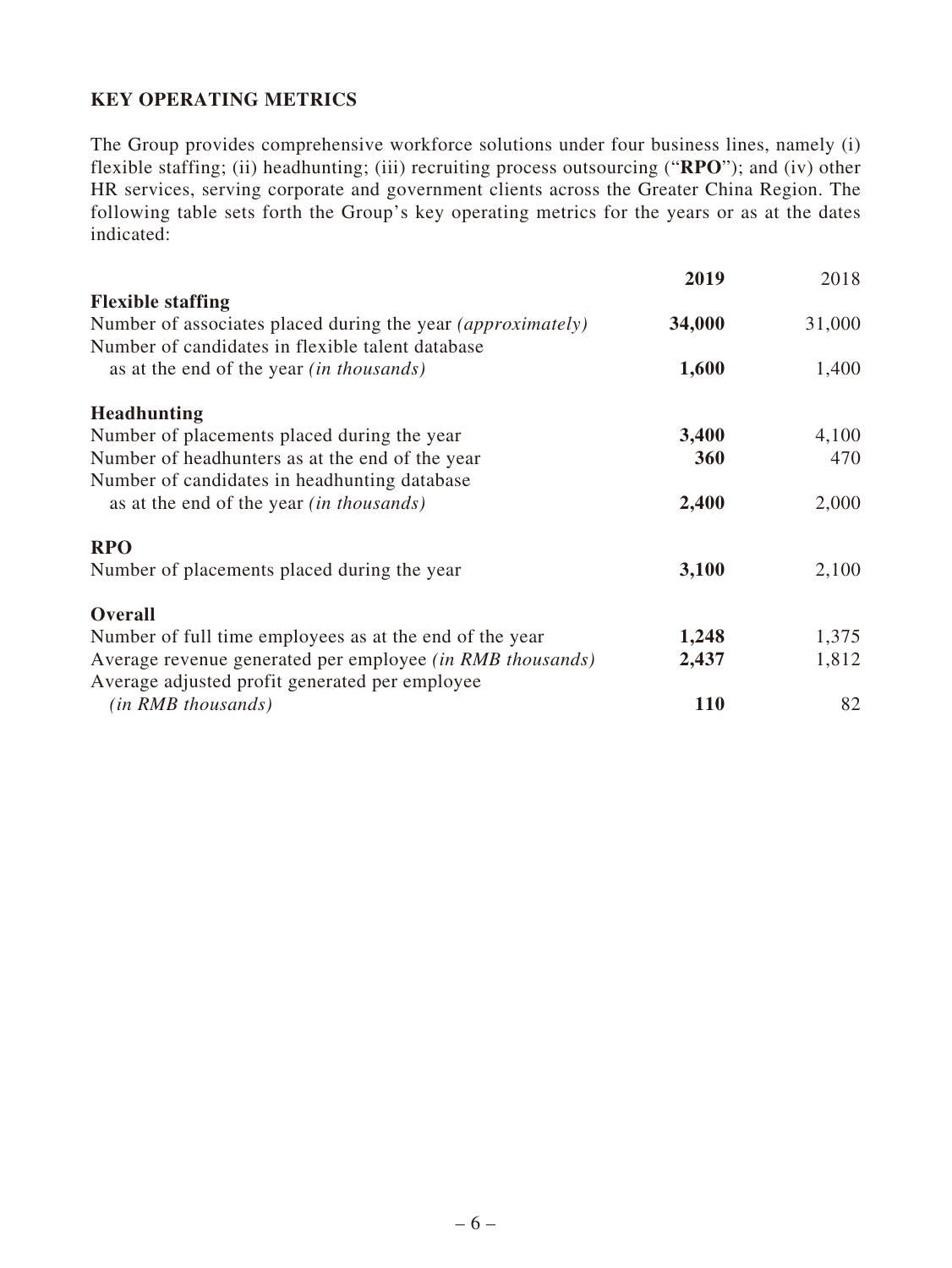## **FINANCIAL REVIEW**

#### **Revenue**

During the Relevant Year, the Group derived its revenue primarily from (i) workforce solutions, including flexible staffing, headhunting and RPO; and (ii) other HR services, including HR consultancy services, training and development, career transition, payroll services as well as government solutions. The following table sets out a breakdown of the Group's revenue by business line for the years indicated:

|                            |                |       | For the year ended 31 December |       |
|----------------------------|----------------|-------|--------------------------------|-------|
|                            | 2019           |       | 2018                           |       |
|                            | <b>RMB'000</b> | $\%$  | <i>RMB'000</i>                 | $\%$  |
| <b>Workforce Solutions</b> |                |       |                                |       |
| Flexible staffing          | 2,685,217      | 88.3  | 2,124,304                      | 85.3  |
| Headhunting                | 244,902        | 8.1   | 272,343                        | 10.9  |
| <b>RPO</b>                 | 33,643         | 1.1   | 30,143                         | 1.2   |
| <b>Other HR Services</b>   | 77,751         | 2.5   | 64,704                         | 2.6   |
| <b>Total</b>               | 3,041,513      | 100.0 | 2,491,494                      | 100.0 |

The Group's revenue increased by approximately 22.1% to RMB3,041.5 million for the year ended 31 December 2019 from RMB2,491.5 million for the year ended 31 December 2018. This increase was attributable to:

- (i) the increase in revenue generated from flexible staffing by approximately 26.4% to RMB2,685.2 million for the year ended 31 December 2019 from RMB2,124.3 million for the year ended 31 December 2018, primarily due to the increase in number of associates placed during the year as a result of the expansion of the Group's flexible staffing business in China; and
- (ii) the increase in revenue generated from other HR services by approximately 20.2% to RMB77.8 million for the year ended 31 December 2019 from RMB64.7 million for the year ended 31 December 2018, primarily due to the increase in revenue generated from government solution services in Taiwan during the Relevant Year.

Such increase was partially offset by the decrease in revenue generated from headhunting by approximately 10.1% from RMB272.3 million for the year ended 31 December 2018 to RMB244.9 million for the year ended 31 December 2019, primarily due to the decrease in number of successful placements made during the Relevant Year in view of the macroeconomic pressure.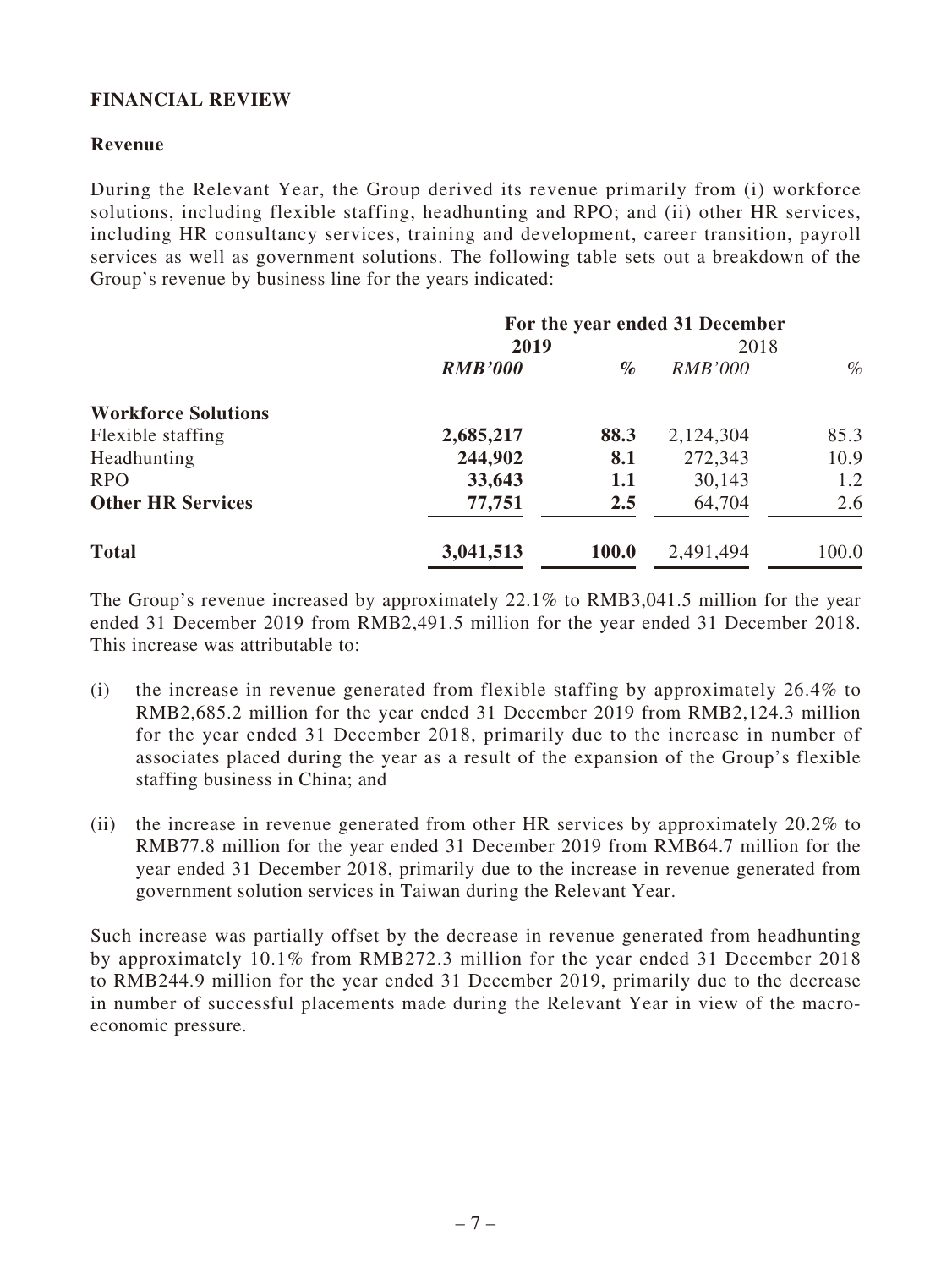During the Relevant Year, the Group operated in the Greater China Region, including the PRC, Hong Kong, Macau and Taiwan with the PRC contributing the largest part of the Group's total revenue. The following table sets out a breakdown of the Group's revenue by geographic location for the years indicated:

|                     |                |       | For the year ended 31 December |       |
|---------------------|----------------|-------|--------------------------------|-------|
|                     | 2019           |       | 2018                           |       |
|                     | <b>RMB'000</b> | $\%$  | <i>RMB'000</i>                 | $\%$  |
| The PRC             | 1,511,849      | 49.7  | 1,179,587                      | 47.3  |
| Hong Kong and Macau | 698,390        | 23.0  | 622,527                        | 25.0  |
| Taiwan              | 831,274        | 27.3  | 689,380                        | 27.7  |
| <b>Total</b>        | 3,041,513      | 100.0 | 2,491,494                      | 100.0 |

#### **Cost of services**

The Group's cost of services consists of staff cost of flexible staffing arrangements and others such as subcontracting costs related to its headhunting services. The Group's cost of services increased by approximately 27.4% to RMB2,454.9 million for the year ended 31 December 2019 from RMB1,927.0 million for the year ended 31 December 2018. Such increase was generally in line with the revenue growth of the Group's flexible staffing business, primarily due to the expansion of the Group's flexible staffing business during the Relevant Year.

#### **Gross profit and gross profit margin**

Gross profit represents revenue less cost of services. As a result of the foregoing, the Group's gross profit increased by approximately 3.9% to RMB586.6 million for the year ended 31 December 2019 from RMB564.5 million for the year ended 31 December 2018. The Group recorded a smaller increase in gross profit than the increase in revenue for the year ended 31 December 2019, which was primarily due to (i) a smaller gross profit contribution by the Group's headhunting business affected by the macro-economic pressure; and (ii) a smaller gross profit contribution from Hong Kong especially from its higher margin businesses.

The Group's gross profit margin decreased to approximately 19.3% for the year ended 31 December 2019 from approximately 22.7% for the year ended 31 December 2018, primarily due to the increase in proportion of revenue generated from flexible staffing, which had a lower gross profit margin as compared to that of the Group's other business lines.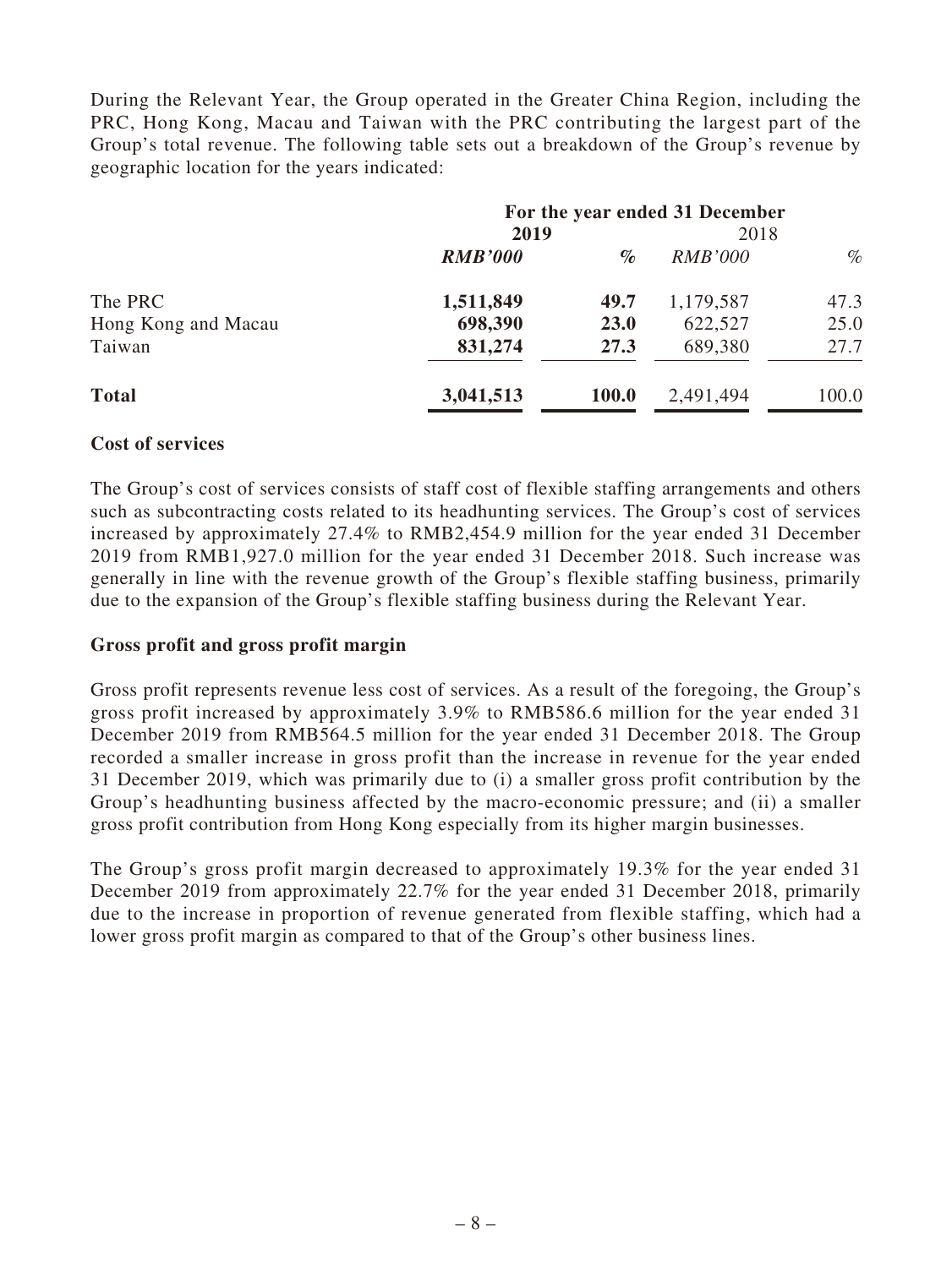The following table sets out the Group's gross profit margin by business line for the years indicated:

|                            | For the year ended 31 December |      |         |
|----------------------------|--------------------------------|------|---------|
|                            | 2019                           | 2018 | Change  |
|                            | $\%$                           | $\%$ | $\%$    |
| <b>Workforce Solutions</b> |                                |      |         |
| Flexible staffing          | <b>11.3</b>                    | 12.0 | $-0.7$  |
| Headhunting                | 90.3                           | 91.4 | $-1.1$  |
| <b>RPO</b>                 | 85.2                           | 96.2 | $-11.0$ |
| <b>Other HR Services</b>   | 42.2                           | 48.4 | $-6.2$  |
| <b>Overall</b>             | 19.3                           | 22.7 | $-3.4$  |

Gross profit margin of the Group's RPO business decreased by 11.0 percentage points to 85.2% for the year ended 31 December 2019 from 96.2% for the year ended 31 December 2018, which was primarily due to more direct costs incurred in relation to the subcontracted end-to-end RPO services. The gross profit margin of the Group's other business lines remained relatively stable during the Relevant Year.

#### **Selling and administrative expenses**

The Group's selling and administrative expenses primarily include (i) salaries and benefits; (ii) office expenses; and (iii) others, including travelling, marketing and advertising expenses.

The Group's selling expenses remained stable at RMB336.3 million and RMB345.4 million for the years ended 31 December 2018 and 2019, respectively. The Group's administrative expenses increased by approximately 11.6% to RMB75.2 million for the year ended 31 December 2019 from RMB67.4 million for the year ended 31 December 2018, which was primarily due to professional expenses incurred upon the Listing.

The Group's selling expenses accounted for approximately 13.5% and 11.4% of its total revenue for the years ended 31 December 2018 and 2019, respectively, while the Group's administrative expenses accounted for approximately 2.7% and 2.5% of its total revenue for the years ended 31 December 2018 and 2019, respectively. The decrease in both selling expenses and administrative expenses as a percentage of total revenue was primarily due to the improvement in operational efficiency.

#### **Other income**

The Group's other income primarily includes interest income on bank deposits and government grants. The Group's other income increased by approximately 251.6% to RMB10.9 million for the year ended 31 December 2019 from RMB3.1 million for the year ended 31 December 2018, which was primarily attributable to (i) the increase in interest income on bank deposits; and (ii) the increase in government grants as a result of the incentive subsidies received during the Relevant Year.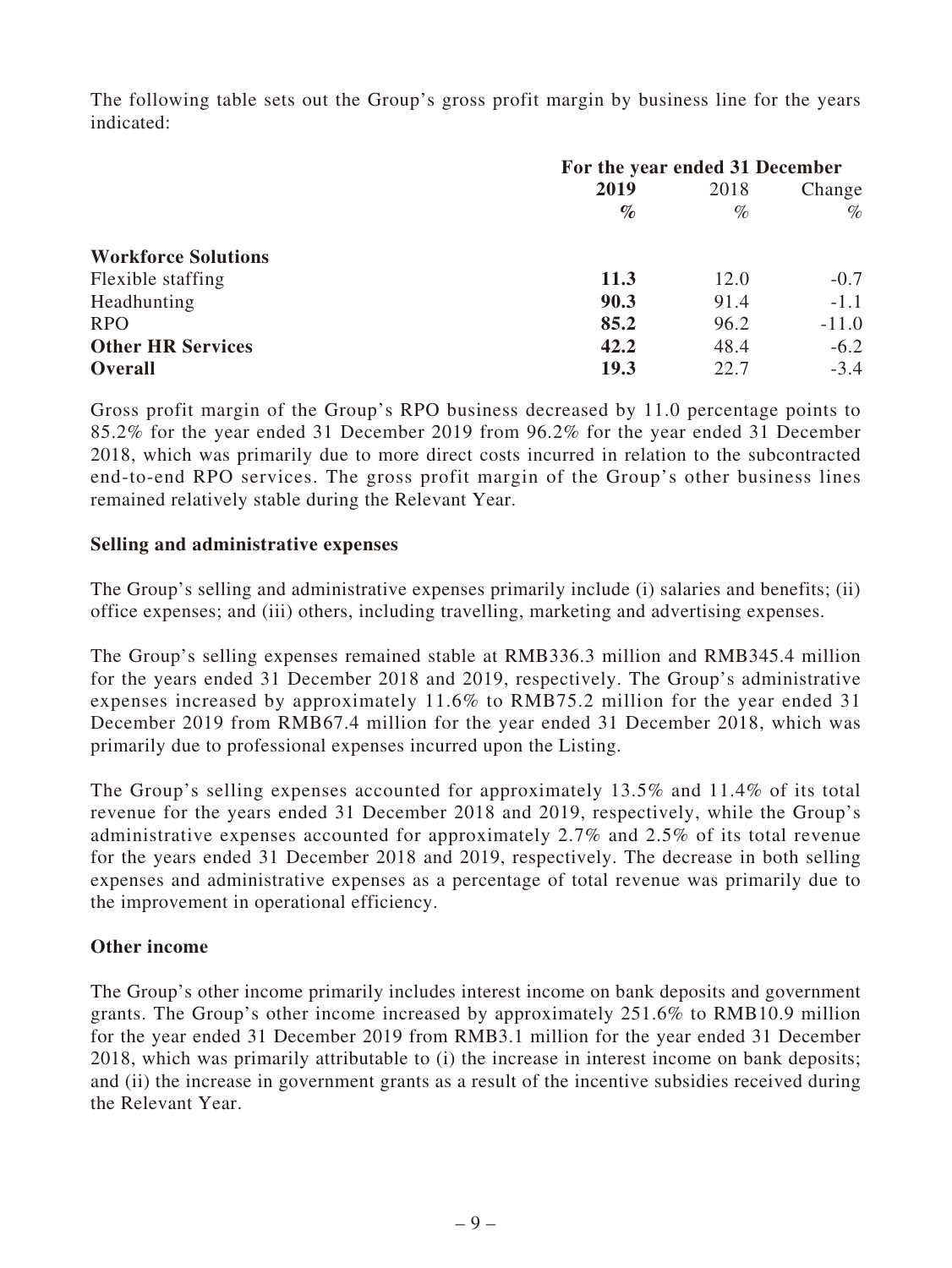#### **Other gains and losses**

The Group's other gains and losses consist of impairment loss on goodwill, net exchange gains and the change in fair value of the Group's financial assets at fair value through profit or loss ("**FVTPL**"). The Group recorded other gains of RMB2.6 million for the year ended 31 December 2018, which was primarily attributable to the increase in fair value of the financial assets at FVTPL, partially offset by the net exchange loss. For the year ended 31 December 2019, the Group recorded other losses of RMB1.7 million, which was primarily attributable to the impairment loss on goodwill of Event Elite Production and Promotion Limited, an indirect subsidiary of the Company amounted to RMB6.2 million during the same year, partially offset by the increase in fair value of the Group's financial assets at FVTPL amounted to RMB3.7 million.

#### **Finance costs**

The Group's finance costs represent the interest that arose from lease liabilities upon the adoption of International Financial Reporting Standards ("**IFRSs**") 16 since 2019. For the year ended 31 December 2019, the interest on lease liabilities amounted to RMB2.5 million while there was no interest on lease liabilities for 2018. The Group had no bank loans or convertible loans during the Relevant Year.

#### **Income tax expense**

The Group's income tax expense primarily consists of PRC Enterprise Income Tax ("**EIT**"), Hong Kong Profits tax, Macau Complementary Tax and Taiwan Income Tax by its subsidiaries in the respective locations. The Group's income tax expense decreased by approximately 11.8% to RMB33.6 million for the year ended 31 December 2019 from RMB38.1 million for the year ended 31 December 2018. The Group's effective income tax rate decreased to 21.8% the year ended 31 December 2019 from 26.0% for the year ended 31 December 2018. Such decreases were primarily due to the withholding tax in respect of the dividend payment in Taiwan in 2018 whereas no such payment was made in 2019.

## **Profit for the year attributable to owners of the Company from continuing operations**

As a result of the foregoing, the Group's profit for the year attributable to owners of the Company from continuing operations increased by approximately 15.9% to RMB110.1 million for the year ended 31 December 2019 from RMB95.0 million for the year ended 31 December 2018.

#### **Profit for the year attributable to owners of the Company from discontinued operation**

Profit for the year attributable to owners of the Company from discontinued operation decreased from RMB3.1 million for the year ended 31 December 2018 to nil for the year ended 31 December 2019 upon the disposal of Manpower & Reach Human Resource Service (Guangzhou) Co., Ltd on 12 December 2018 to its non-controlling shareholder.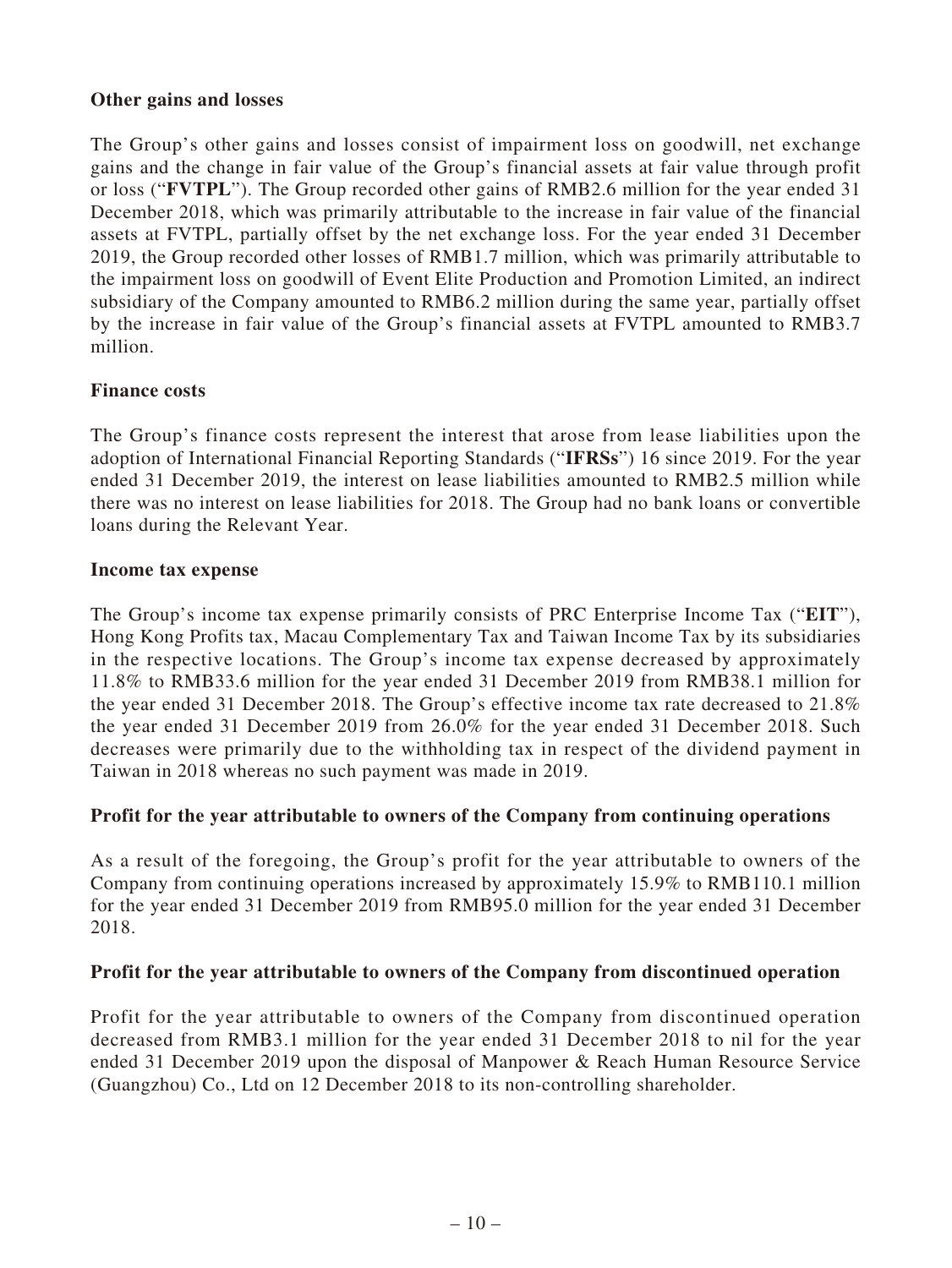## **Adjusted profit attributable to owners of the Company from continuing operations**

The Group's adjusted profit attributable to owners of the Company from continuing operations (excluding one-off listing expenses, impairment loss on goodwill and expenses in relation to share options granted during the year) increased by approximately 19.3% to RMB135.0 million for the year ended 31 December 2019 from RMB113.2 million for the year ended 31 December 2018.

#### *Non-generally accepted accounting principles ("GAAP") financial measure*

Adjusted profit attributable to owners of the Company is a non-GAAP measure used by the management of the Group to provide additional information on its operating performance and is not a standard measure under IFRSs. Adjusted profit attributable to owners of the Company takes out the impact of one-off listing expenses, impairment loss on goodwill and expenses in relation to share options granted during the year, which are not indicators for evaluating the actual performance of the Group's business. The management of the Group believes that such a non-GAAP measure provides additional information to investors and others in understanding and evaluating the consolidated results of operations in the same manner as the management of the Group. The following table sets forth a reconciliation between the profit for the year and adjusted profit for the year:

| For the year ended<br>31 December |                |
|-----------------------------------|----------------|
| 2019                              | 2018           |
|                                   | <b>RMB'000</b> |
|                                   |                |
| 110,149                           | 95,040         |
|                                   |                |
| 18,242                            | 18,195         |
| 6,232                             |                |
| 352                               |                |
|                                   |                |
| 134,975                           | 113,235        |
|                                   | <b>RMB'000</b> |

The definition of adjusted profit should not be considered in isolation or be construed as an alternative to profit for the year or any other standard measure under IFRSs or as an indicator of operating performance. Adjusted profit of the Group may not be comparable to similarly titled measures used by other companies.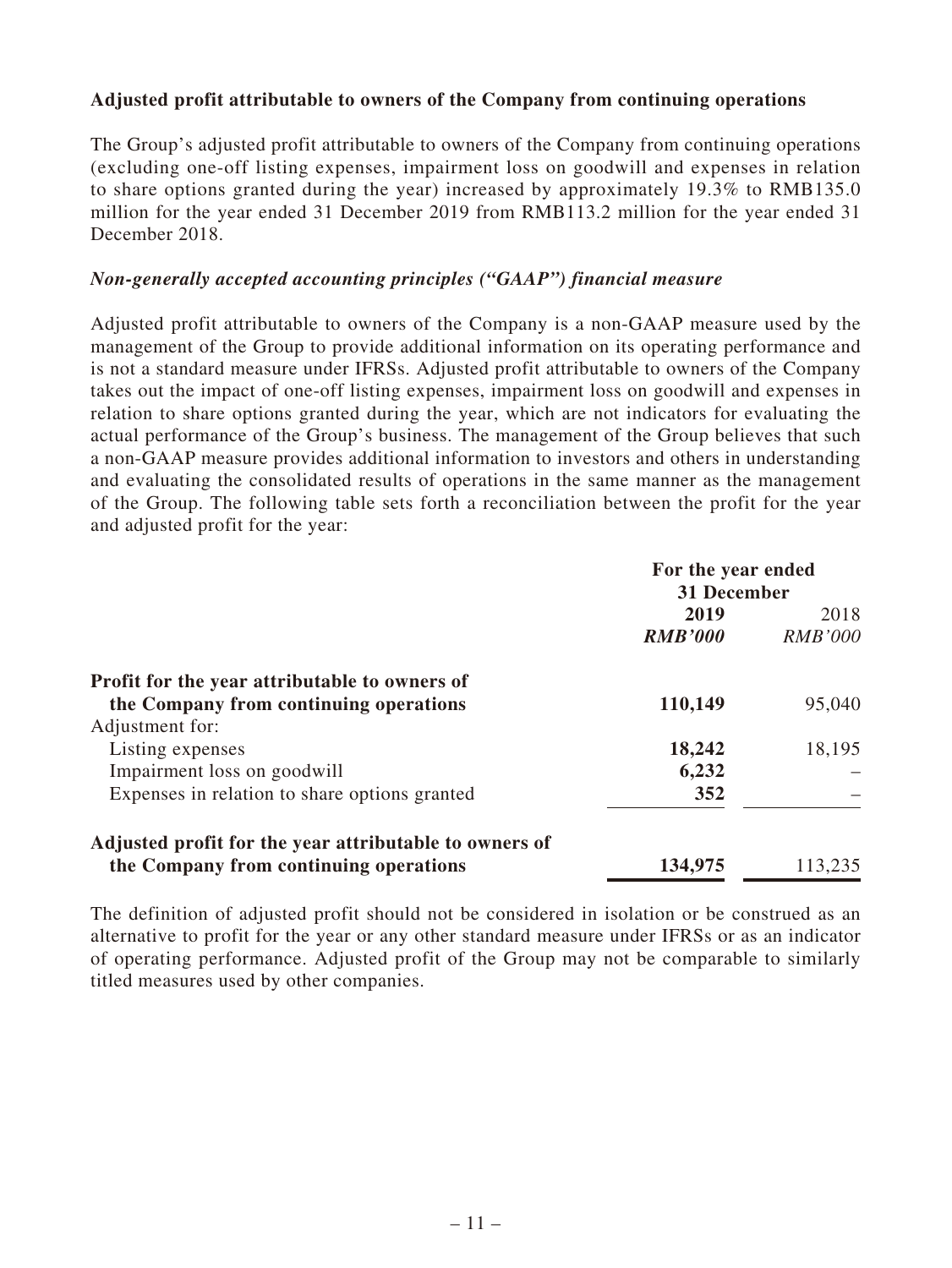## **LIQUIDITY, FINANCIAL AND CAPITAL RESOURCES**

The Group expects to continue meeting its operating capital, capital expenditure and other capital needs with proceeds from the Listing and cash generated from operations. The Group currently does not have any plans for material additional external debt or equity financing and will continue to evaluate potential financing opportunities based on its need for capital resources and market conditions.

#### **Net current assets**

As at 31 December 2019, the Group's net current assets amounted to RMB1,017.8 million (31 December 2018: RMB548.5 million). Specifically, the Group's total current assets increased by approximately 54.4% to RMB1,470.7 million as at 31 December 2019 from RMB952.3 million as at 31 December 2018. The Group's total current liabilities increased by approximately 12.2% to RMB452.9 million as at 31 December 2019 from RMB403.8 million as at 31 December 2018. The increase in net current assets was primarily due to the increase in bank balances and cash as a result of the cash inflow from business operations and proceeds from the Listing.

#### **Cash position**

As at 31 December 2019, the Group had bank balances and cash, together with its restricted bank deposits, time deposits with original maturity over three months and structured deposits (presented as financial assets at FVTPL) of RMB944.7 million (31 December 2018: RMB506.0 million). Such increase was primarily due to the cash inflow from business operations and the net proceeds from the Listing.

#### **Indebtedness**

As at 31 December 2019, the Group had lease liabilities of RMB81.8 million (31 December 2018: nil). The Group had no bank loans or convertible loans during the year and as at 31 December 2019 (31 December 2018: nil). As a result, the Group's gearing ratio (calculated as total bank and other borrowings divided by total equity) as at 31 December 2019 was not calculated (31 December 2018: nil).

#### **Pledge of assets**

There was no pledge of the Group's assets as at 31 December 2019.

#### **Financial risks**

The Group's activities expose it to a variety of financial risks, including currency risk, interest rate risk, other price risk, credit risk and liquidity risk. Generally, the Group introduces conservative strategies on its risk management and has not used any derivatives and other instruments for hedging purposes.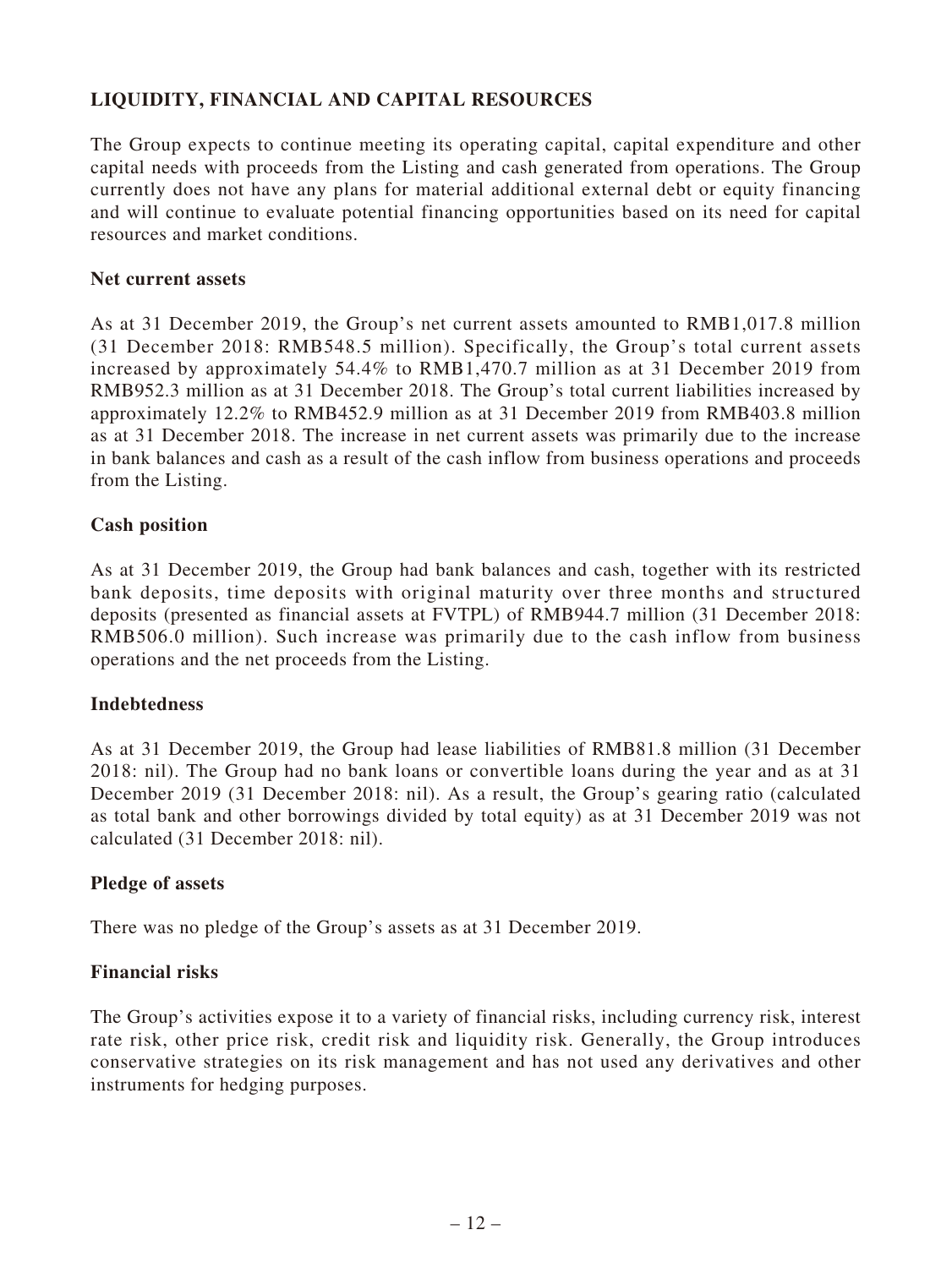## **Currency risk**

The inter-company balances of the Company and certain subsidiaries are denominated in United States dollars ("**US\$**"), which are exposed to foreign currency risk. The Group currently does not have a foreign currency hedging policy. However, the Group will closely monitor its foreign exchange exposure and will consider hedging of significant foreign currency exposure should the need arise.

#### **Interest rate risk**

The Group's exposure to fair value interest rate risks relates primarily to the Group's fixedrate time deposits with original maturity over three months and lease liabilities. The Group is also exposed to cash flow interest rate risk in relation to variable rate restricted bank deposits and bank balances. The Group has not used derivative financial instruments to hedge any interest rate risk. The Group manages its interest rate exposures by assessing the potential impact arising from interest rate movements based on the current interest rate level and outlook.

#### **Other price risk**

The Group is exposed to equity price risk through its unquoted investments measured at FVTPL and fair value through other comprehensive income ("**FVTOCI**"). The Group has appointed a special team to monitor the price risk and will consider hedging risk exposure should the need arise.

## **Credit risk**

The Group's exposure to credit risks relates primarily to trade receivables, other receivables, amount due from ultimate holding company, amounts due from fellow subsidiaries, restricted bank deposits, time deposits with original maturity over three months and bank balances and cash and arises from default of the counterparty, with a maximum exposure equal to the carrying amounts of these instruments. Concentrations of credit risk are managed by customer/ counterparty and by geographical region.

The Group's concentration of credit risk by geographical location is mainly in the PRC, Hong Kong and Taiwan, which accounted for 48% (2018: 44%), 27% (2018: 29%), and 25% (2018: 27%) of the total trade receivables as at 31 December 2019 respectively. In order to minimise the credit risk, the management of the Group has delegated a team responsible for determination of credit limits and credit approvals. Other than the concentration of credit risk on restricted bank deposits, time deposits with original maturity over three months and bank balances and cash placed in banks in which the counterparties are financially sound, the Group has no significant concentration of credit risk, with exposure spreading over a number of counterparties.

## **Liquidity risk**

The Group manages its liquidity risk by maintaining adequate reserves and banking facilities, continuously monitoring forecast and actual cash flows, and matching the maturity profiles of financial assets and liabilities.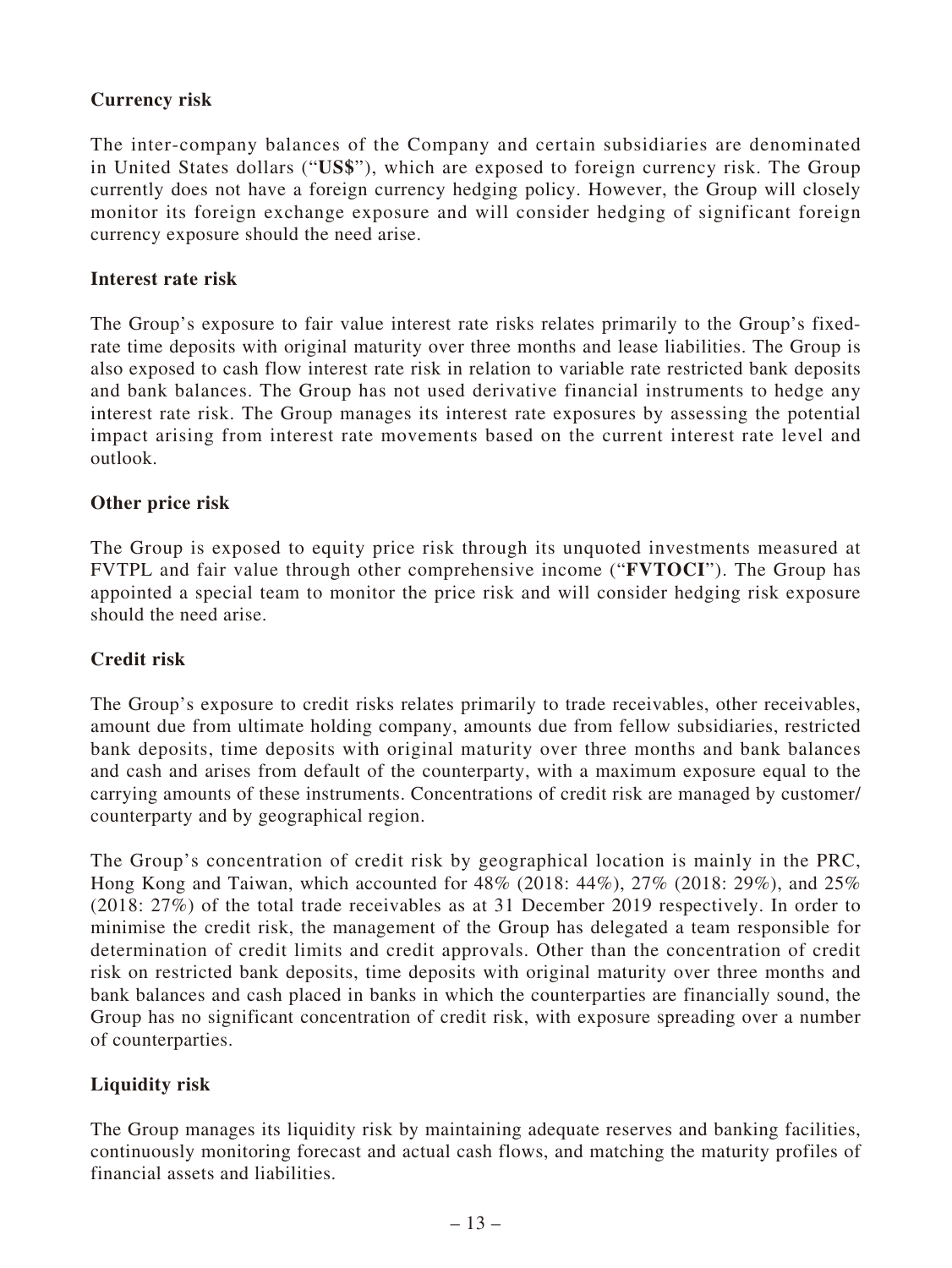## **CONTINGENT LIABILITIES**

As at 31 December 2019, the Group had outstanding performance bonds of RMB81.7 million (31 December 2018: RMB129.0 million), for which certain restricted bank deposits and financial assets at FVTPL were pledged as required by certain clients of the Group.

#### **COMMITMENTS**

As at 31 December 2019, the Group did not have any significant capital and other commitments, long-term obligations or guarantee (31 December 2018: nil).

#### **USE OF PROCEEDS FROM THE LISTING**

Net proceeds from the Listing (including the exercise of the over-allotment option), after deducting the underwriting commission and other estimated expenses in connection with the Listing which the Company received amounted to approximately RMB458.2 million. Up to the date of this announcement, the net proceeds received from the Listing have been used, and will continue to be used, in a manner consistent with the proposed allocations in the Prospectus.

An analysis of the utilisation of the net proceeds from the Listing Date up to 31 December 2019 is set out below:

|                                                                   | <b>Planned</b> use of<br>net proceeds<br>as stated in the<br><b>Prospectus</b><br>and after<br>considering<br>the additional<br>net proceeds<br>received from<br>option<br><b>RMB'000</b> | <b>Actual use of</b><br>the exercise of net proceeds up<br>over-allotment to 31 December<br>2019<br><b>RMB'000</b> | <b>Unutilised net</b><br>proceeds as at<br>31 December<br>2019<br><b>RMB'000</b> |
|-------------------------------------------------------------------|-------------------------------------------------------------------------------------------------------------------------------------------------------------------------------------------|--------------------------------------------------------------------------------------------------------------------|----------------------------------------------------------------------------------|
| <b>Business expansion</b>                                         | 137,451                                                                                                                                                                                   | 18,135                                                                                                             | 119,316                                                                          |
| Research and development<br>Future investments, strategic mergers | 137,451                                                                                                                                                                                   | 7,481                                                                                                              | 129,970                                                                          |
| and acquisitions                                                  | 114,527                                                                                                                                                                                   |                                                                                                                    | 114,527                                                                          |
| Brand building and digital marketing                              | 22,924                                                                                                                                                                                    | 2,009                                                                                                              | 20,915                                                                           |
| General working capital                                           | 45,847                                                                                                                                                                                    | 12,581                                                                                                             | 33,266                                                                           |
| Total                                                             | 458,200                                                                                                                                                                                   | 40,206                                                                                                             | 417,994                                                                          |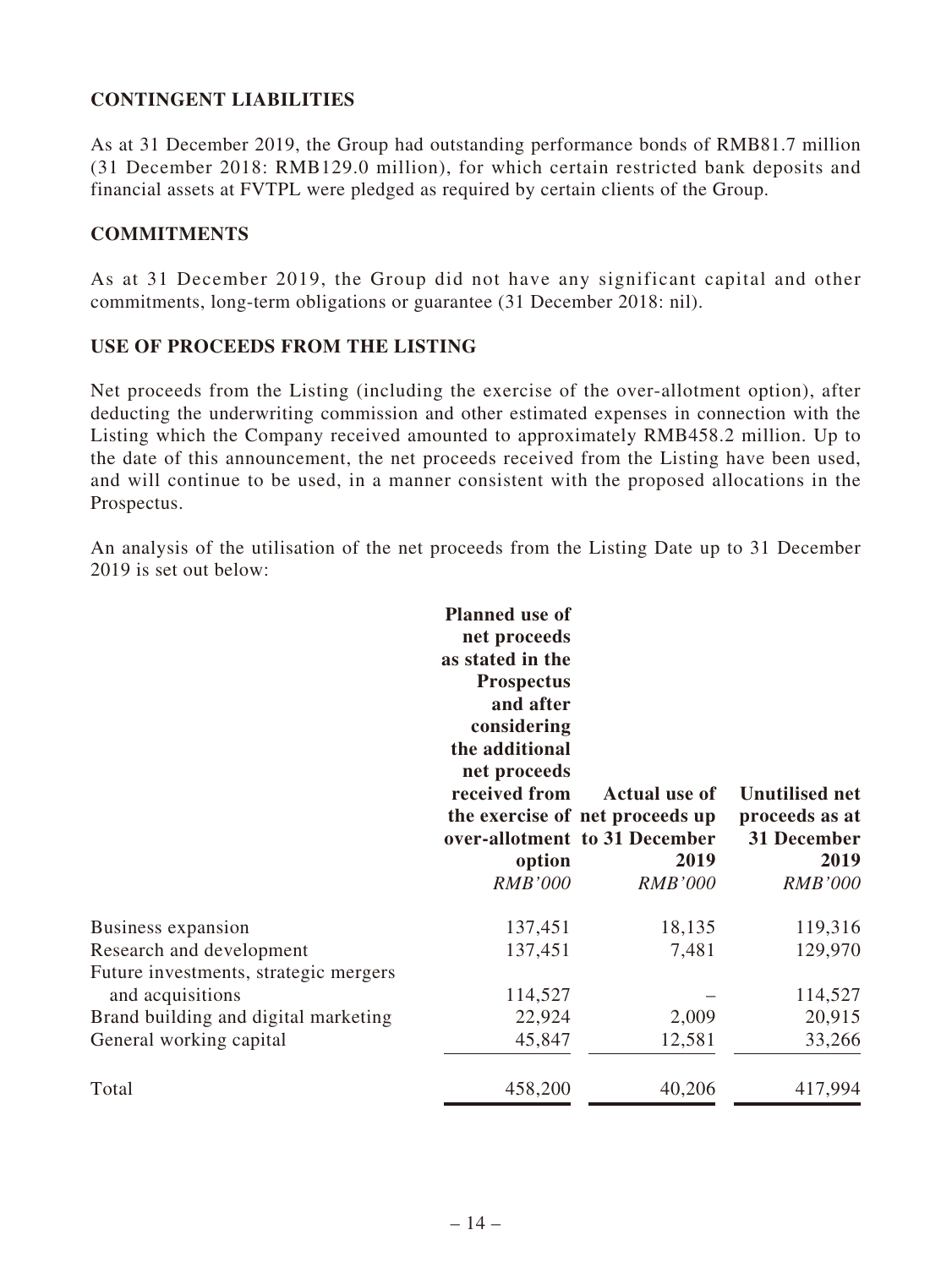## **EMPLOYEE AND REMUNERATION POLICY**

The Group's employees include its own employees and associates. The Group's own employees refer to the employees for its operations, including finance and information technology and excluding those for flexible staffing assignments. Associates refers to those who are assigned to work on client premises, typically under client instruction and supervision during the term of deployment. As at 31 December 2019, the Group employed 1,248 own full time employees and approximately 34,000 associates.

The Group offers its own employee remuneration packages that include salary and bonuses, and determines employee remuneration based on factors such as qualifications and years of experience. The Group's own employees also receive welfare benefits, including medical care, retirement benefits, occupational injury insurance and other miscellaneous items. The Group's associates are employed on a contract basis. The Company has adopted a share option scheme on 5 June 2019 as incentive for eligible employees.

#### **EVENTS AFTER THE REPORTING PERIOD**

The outbreak of novel coronavirus in the PRC, which subsequently spread through other regions including Hong Kong, Macau and Taiwan, has affected many businesses to different extents in early 2020. The respective governments in the PRC, Hong Kong, Macau and Taiwan had implemented different types and levels of precautionary measures in an attempt to curb the spread of the pandemic. Hence, the Group's ability to serve customers will largely depend on (i) the effectiveness of the government measures that have been implemented, (ii) continuous availability of workforce which may be affected by the temporary travel restrictions and home quarantine requirements, and (iii) customers' confidence and demand which may be influenced by the market sentiments and economic performances in different jurisdictions.

Save for the above, there were no material events undertaken by the Group subsequent to 31 December 2019 up to the date of this announcement.

## **OFF-BALANCE SHEET COMMITMENTS AND ARRANGEMENTS**

Except for the contingent liabilities disclosed above, as at 31 December 2019, the Group did not have any outstanding loan capital issued or agreed to be issued, bank overdrafts, loans, debt securities, borrowings or other similar indebtedness, liabilities under acceptances (other than normal trade bills), acceptance credits, debentures, mortgages, charges, finance leases or hire purchase commitments, guarantees or other material contingent liabilities.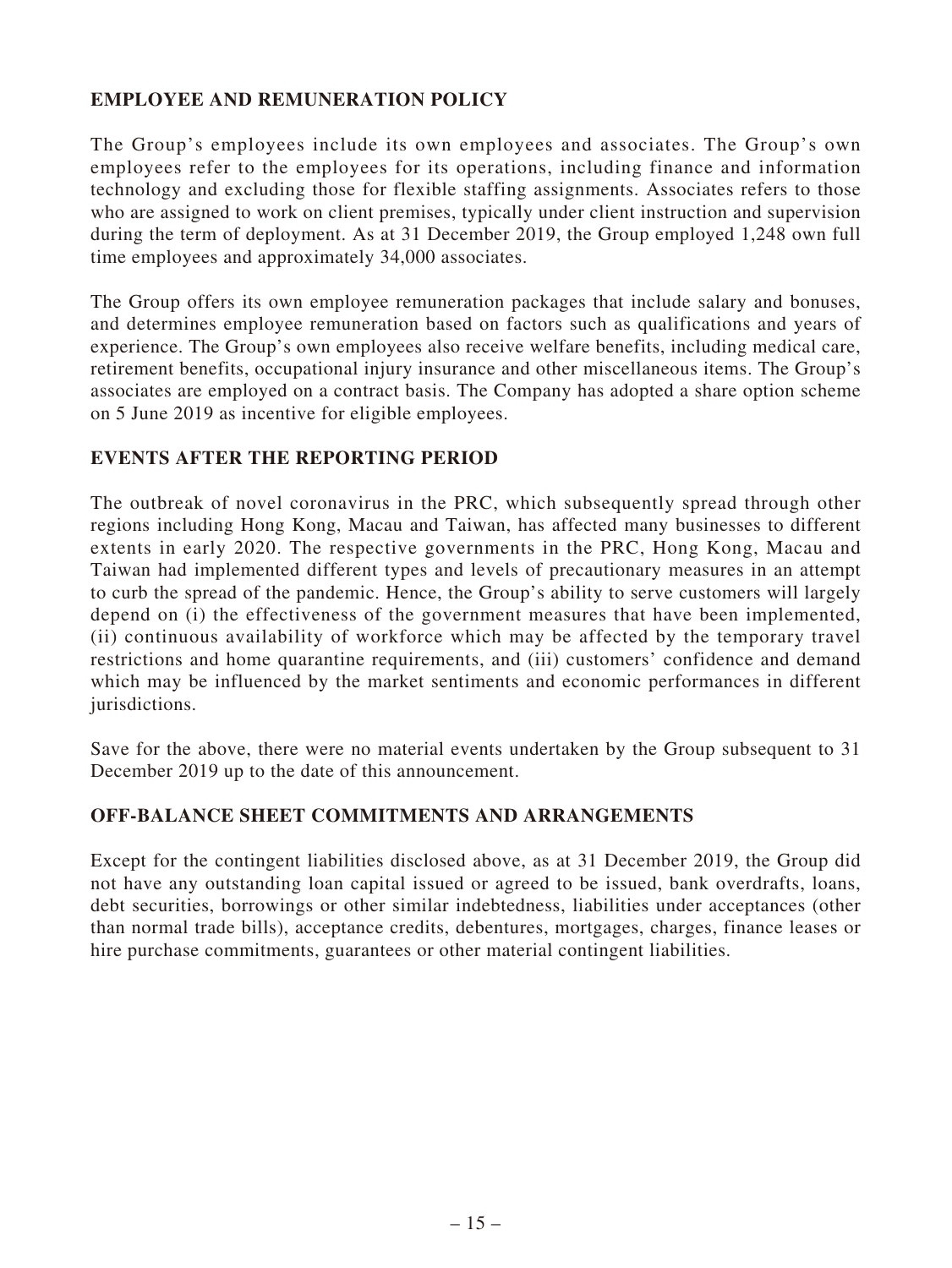## **ANNUAL RESULTS**

The audited consolidated results of the Group for the Relevant Year with the comparative figures for the preceding financial year are as follows:

## **CONSOLIDATED STATEMENT OF PROFIT OR LOSS AND OTHER COMPREHENSIVE INCOME**

|                                                                                               |                | For the year ended<br>31 December |                        |
|-----------------------------------------------------------------------------------------------|----------------|-----------------------------------|------------------------|
|                                                                                               | <b>NOTES</b>   | 2019<br><b>RMB'000</b>            | 2018<br><b>RMB'000</b> |
| <b>Continuing operations</b>                                                                  |                |                                   |                        |
| Revenue                                                                                       | $\mathfrak{Z}$ | 3,041,513                         | 2,491,494              |
| Cost of services                                                                              |                | (2,454,916)                       | (1,926,981)            |
| Gross profit                                                                                  |                | 586,597                           | 564,513                |
| Selling expenses                                                                              |                | (345, 354)                        | (336, 264)             |
| Administrative expenses                                                                       |                | (75, 225)                         | (67, 421)              |
| Other income                                                                                  |                | 10,938                            | 3,070                  |
| Impairment losses under expected credit loss                                                  |                |                                   |                        |
| ("ECL") model, net of reversal                                                                |                | 1,410                             | (227)                  |
| Other gains and losses                                                                        |                | (1,687)                           | 2,558                  |
| Finance costs                                                                                 |                | (2,480)                           |                        |
| Share of loss of associates                                                                   |                | (1,926)                           | (1,702)                |
| Listing expenses                                                                              |                | (18, 242)                         | (18, 195)              |
| Profit before tax                                                                             |                | 154,031                           | 146,332                |
| Income tax expense                                                                            | $\overline{4}$ | (33, 553)                         | (38,067)               |
| Profit for the year from continuing operations                                                |                | 120,478                           | 108,265                |
| <b>Discontinued operation</b>                                                                 |                |                                   |                        |
| Profit for the year from discontinued operation                                               |                |                                   | 5,030                  |
| Profit for the year                                                                           | $\sqrt{2}$     | 120,478                           | 113,295                |
| Other comprehensive (expense) income<br>Item that will not be reclassified to profit or loss: |                |                                   |                        |
| Actuarial losses from remeasurement of defined<br>benefit obligations, net of tax             |                | (278)                             | (39)                   |
| Item that may be reclassified subsequently<br>to profit or loss:                              |                |                                   |                        |
| Exchange differences arising on translation                                                   |                |                                   |                        |
| of foreign operations                                                                         |                | 8,875                             | 28,921                 |
| Other comprehensive income for the year, net of tax                                           |                | 8,597                             | 28,882                 |
| Total comprehensive income for the year                                                       |                | 129,075                           | 142,177                |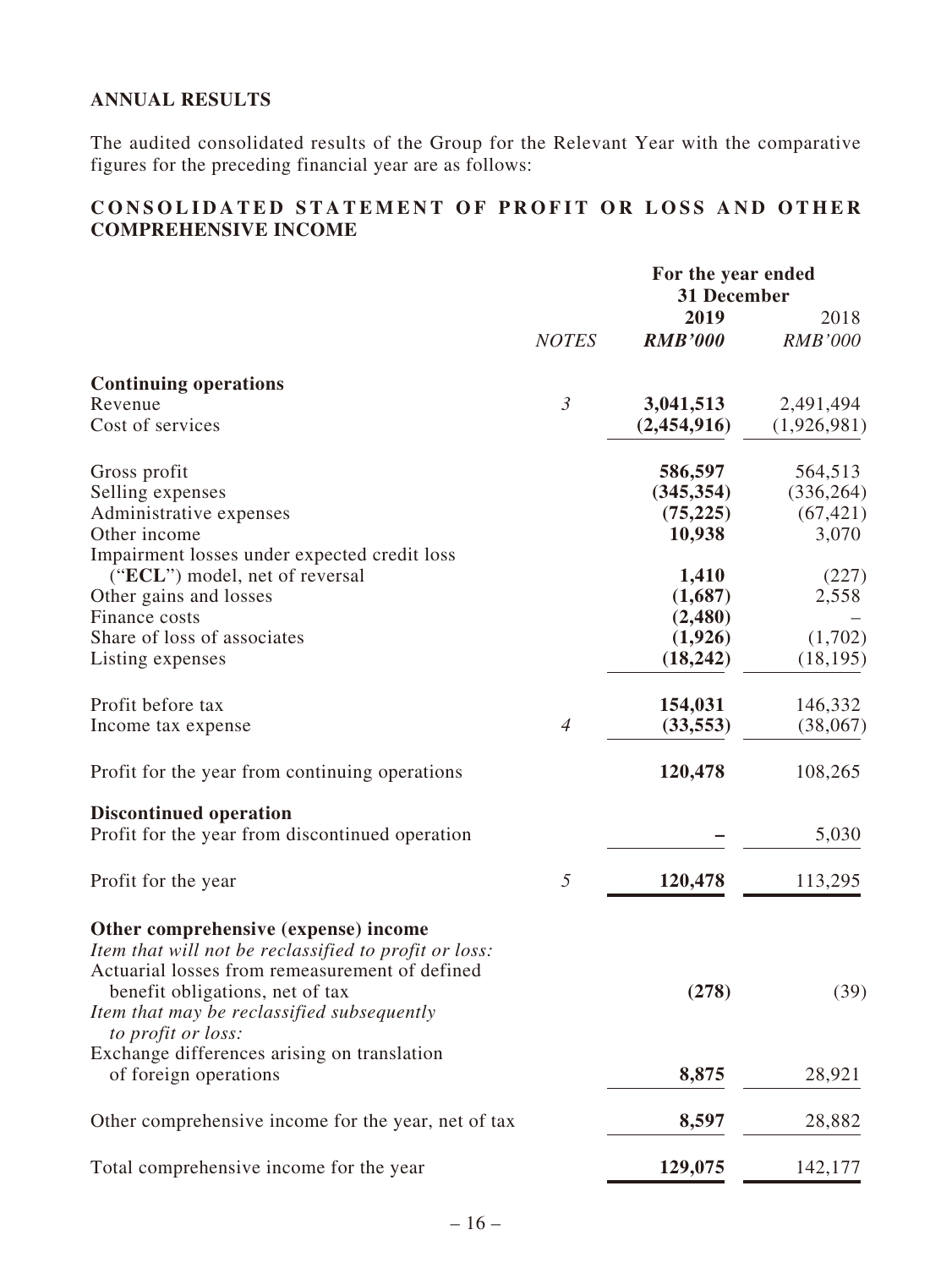|                                                                   | For the year ended |                     |                   |  |
|-------------------------------------------------------------------|--------------------|---------------------|-------------------|--|
|                                                                   |                    | 31 December<br>2019 | 2018              |  |
|                                                                   | <b>NOTE</b>        | <b>RMB'000</b>      | <b>RMB'000</b>    |  |
| Profit for the year attributable to owners of<br>the Company      |                    |                     |                   |  |
| - from continuing operations<br>- from discontinued operation     |                    | 110,149             | 95,040<br>3,116   |  |
| Profit for the year attributable to owners of<br>the Company      |                    | 110,149             | 98,156            |  |
| Profit for the year attributable to non-controlling<br>interests  |                    |                     |                   |  |
| - from continuing operations<br>- from discontinued operation     |                    | 10,329              | 13,225<br>1,914   |  |
| Profit for the year attributable to non-controlling<br>interests  |                    | 10,329              | 15,139            |  |
|                                                                   |                    | 120,478             | 113,295           |  |
| Total comprehensive income for the year<br>attributable to:       |                    |                     |                   |  |
| Owners of the Company<br>Non-controlling interests                |                    | 118,698<br>10,377   | 124,804<br>17,373 |  |
|                                                                   |                    | 129,075             | 142,177           |  |
| Earnings per share<br>From continuing and discontinued operations | 7                  |                     |                   |  |
| Basic (RMB)                                                       |                    | 0.62                | 0.65              |  |
| Diluted (RMB)                                                     |                    | 0.62                | N/A               |  |
| From continuing operations<br>Basic (RMB)                         |                    | 0.62                | 0.63              |  |
| Diluted (RMB)                                                     |                    | 0.62                | N/A               |  |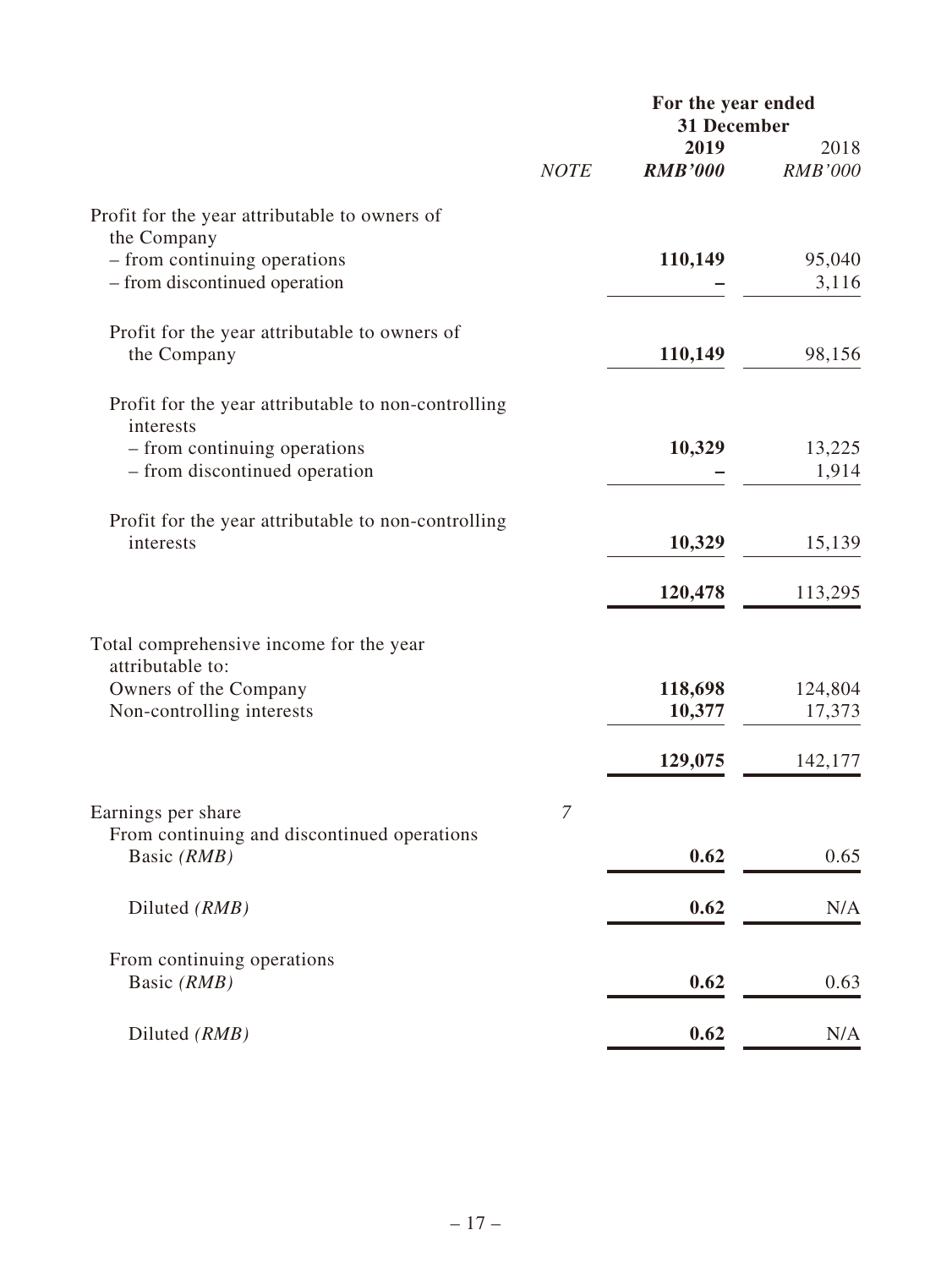## **CONSOLIDATED STATEMENT OF FINANCIAL POSITION**

|                                                                                  |              | As at 31 December |                |
|----------------------------------------------------------------------------------|--------------|-------------------|----------------|
|                                                                                  | <b>NOTES</b> | 2019              | 2018           |
|                                                                                  |              | <b>RMB'000</b>    | <b>RMB'000</b> |
| NON-CURRENT ASSETS                                                               |              |                   |                |
| Property and equipment                                                           |              | 16,132            | 13,833         |
| Right-of-use assets                                                              |              | 81,535            |                |
| Goodwill                                                                         |              | 64,411            | 69,310         |
| Other intangible assets                                                          |              | 45,206            | 41,669         |
| Interests in associates                                                          |              | 4,272             | 6,198          |
| Equity instruments at FVTOCI                                                     |              | 9,705             | 9,705          |
| Deferred tax assets                                                              |              | 2,781             | 3,521          |
| Other receivable                                                                 |              | 11,533            | 12,448         |
| Deposits                                                                         |              | 14,130            | 14,710         |
| Restricted bank deposits                                                         |              | 9,485             | 9,299          |
| Retirement benefit assets                                                        |              | 17                | 388            |
|                                                                                  |              | 259,207           | 181,081        |
| <b>CURRENT ASSETS</b>                                                            |              |                   |                |
| Trade and other receivables, deposits and                                        | 8            |                   |                |
| prepayments                                                                      | 9            | 513,356           | 451,409        |
| Amount due from ultimate holding company<br>Amounts due from fellow subsidiaries | 9            | 847               | 4,159          |
| Financial assets at FVTPL                                                        |              | 133,292           | 87,279         |
| Restricted bank deposits                                                         |              | 16,233            | 32,410         |
| Time deposits with original maturity over                                        |              |                   |                |
| three months                                                                     |              | 5                 | 147,184        |
| Bank balances and cash                                                           |              | 806,967           | 229,839        |
|                                                                                  |              | 1,470,700         | 952,280        |
| <b>CURRENT LIABILITIES</b>                                                       |              |                   |                |
| Trade and other payables                                                         | 10           | 358,452           | 343,748        |
| <b>Contract liabilities</b>                                                      |              | 20,879            | 12,821         |
| Lease liabilities                                                                |              | 31,858            |                |
| Amount due to ultimate holding company                                           | 9            | 10,372            | 20,713         |
| Amounts due to fellow subsidiaries                                               | 9            | 949               | 2,411          |
| Tax payables                                                                     |              | 30,413            | 24,084         |
|                                                                                  |              | 452,923           | 403,777        |
|                                                                                  |              |                   |                |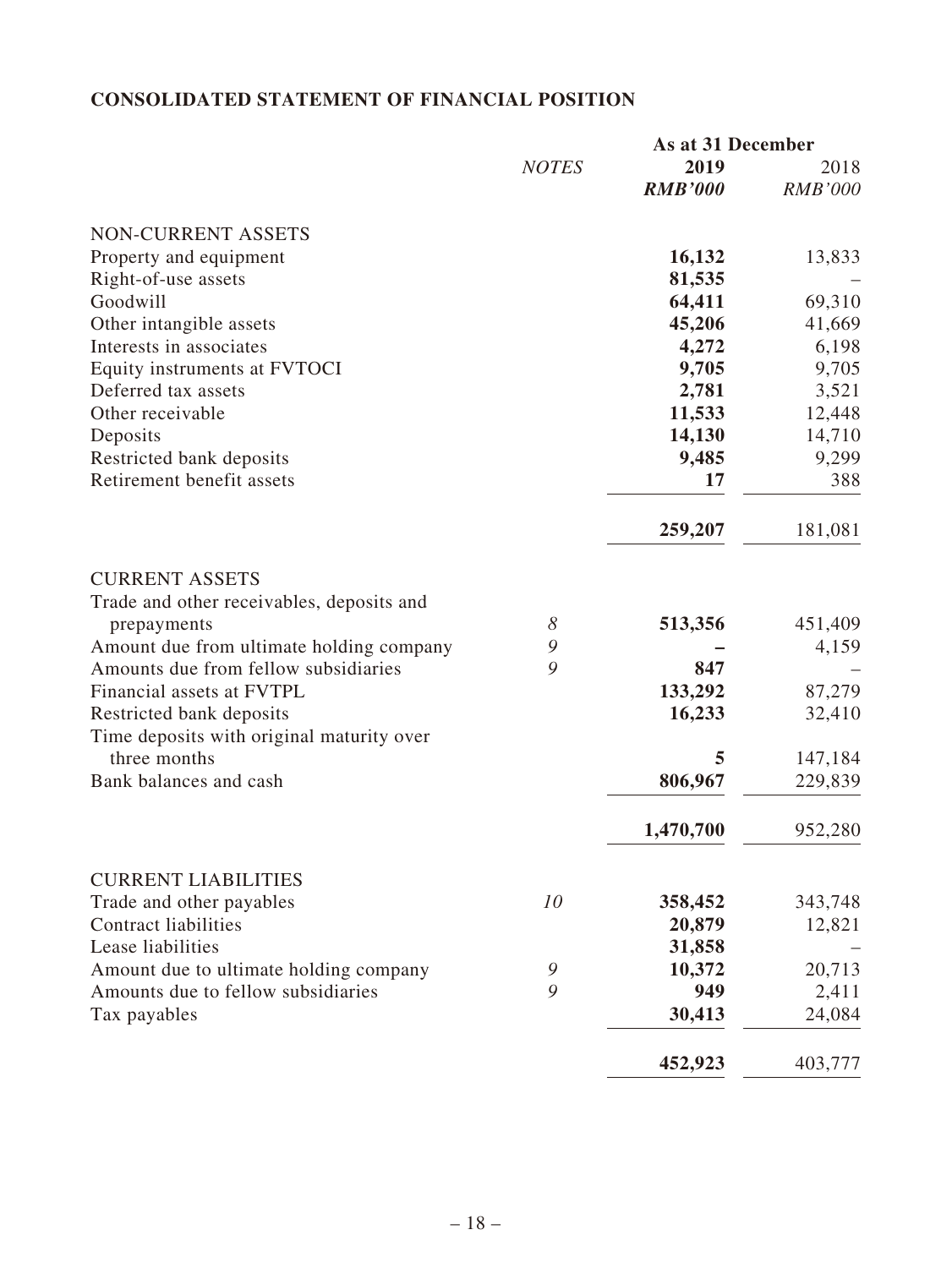|                                              | As at 31 December |                |
|----------------------------------------------|-------------------|----------------|
|                                              | 2019              | 2018           |
|                                              | <b>RMB'000</b>    | <b>RMB'000</b> |
| NET CURRENT ASSETS                           | 1,017,777         | 548,503        |
| TOTAL ASSETS LESS CURRENT LIABILITIES        | 1,276,984         | 729,584        |
| <b>NON-CURRENT LIABILITIES</b>               |                   |                |
| Deferred tax liabilities                     | 7,923             | 6,875          |
| Lease liabilities                            | 49,986            |                |
|                                              | 57,909            | 6,875          |
| <b>NET ASSETS</b>                            | 1,219,075         | 722,709        |
| <b>CAPITAL AND RESERVES</b>                  |                   |                |
| Share capital                                | 1,830             | 125            |
| Reserves                                     | 1,155,829         | 652,813        |
| Equity attributable to owners of the Company | 1,157,659         | 652,938        |
| Non-controlling interests                    | 61,416            | 69,771         |
| <b>TOTAL EQUITY</b>                          | 1,219,075         | 722,709        |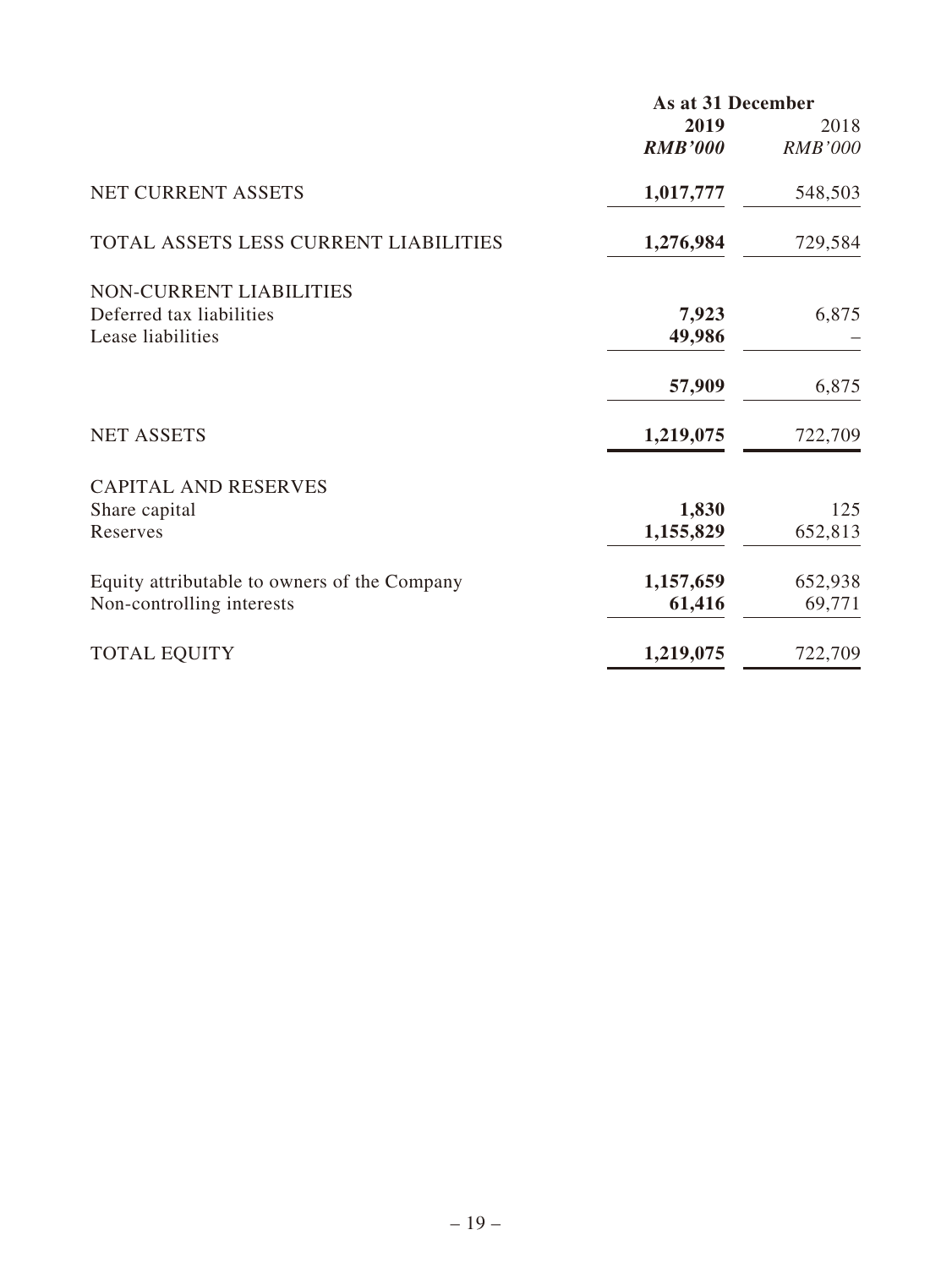## **CONSOLIDATED STATEMENT OF CASH FLOWS**

|                                                                  | For the year ended<br>31 December |                |
|------------------------------------------------------------------|-----------------------------------|----------------|
|                                                                  | 2019                              | 2018           |
|                                                                  | <b>RMB'000</b>                    | <b>RMB'000</b> |
| OPERATING ACTIVITIES                                             |                                   |                |
| Profit before tax                                                | 154,031                           | 152,873        |
| Adjustments for:                                                 |                                   |                |
| Finance costs                                                    | 2,480                             |                |
| Bank interest income                                             | (8, 545)                          | (2,739)        |
| Dividend income                                                  | (682)                             |                |
| Depreciation of property and equipment                           | 4,526                             | 3,857          |
| Depreciation of right-of-use assets                              | 32,345                            |                |
| Amortisation of intangible assets                                | 2,705                             | 2,589          |
| Gain on disposal of subsidiaries                                 |                                   | (244)          |
| Gain on disposal of property and equipment                       | (59)                              | (137)          |
| Net fair value change in financial assets at FVTPL               | (3,675)                           | (3,524)        |
| Net imputed interest on consideration receivables                | (77)                              |                |
| Impairment losses under ECL model, net of reversal               | (1, 410)                          | 227            |
| Impairment loss on goodwill                                      | 6,232                             |                |
| Share-based payment expense                                      | 352                               |                |
| Share of loss of associates                                      | 1,926                             | 1,702          |
| Operating cash flows before movements in working capital         | 190,149                           | 154,604        |
| Increase in trade and other receivables, deposits and            |                                   |                |
| prepayments                                                      | (58,210)                          | (109, 584)     |
| Decrease (increase) in amount due from ultimate holding          | 194                               | (194)          |
| company<br>Increase in amounts due from fellow subsidiaries      |                                   |                |
| Increase in trade and other payables                             | (273)<br>5,882                    | 60,130         |
| Increase in contract liabilities                                 | 7,851                             |                |
|                                                                  |                                   | 2,321          |
| (Decrease) increase in amount due to ultimate holding<br>company | (9,175)                           | 9,118          |
| Increase in amounts due to fellow subsidiaries                   | 58                                | 680            |
| Decrease in retirement benefit assets                            | 371                               | 31             |
|                                                                  |                                   |                |
| Cash generated from operations                                   | 136,847                           | 117,106        |
| Income tax paid                                                  | (25, 645)                         | (38, 562)      |
| NET CASH FROM OPERATING ACTIVITIES                               | 111,202                           | 78,544         |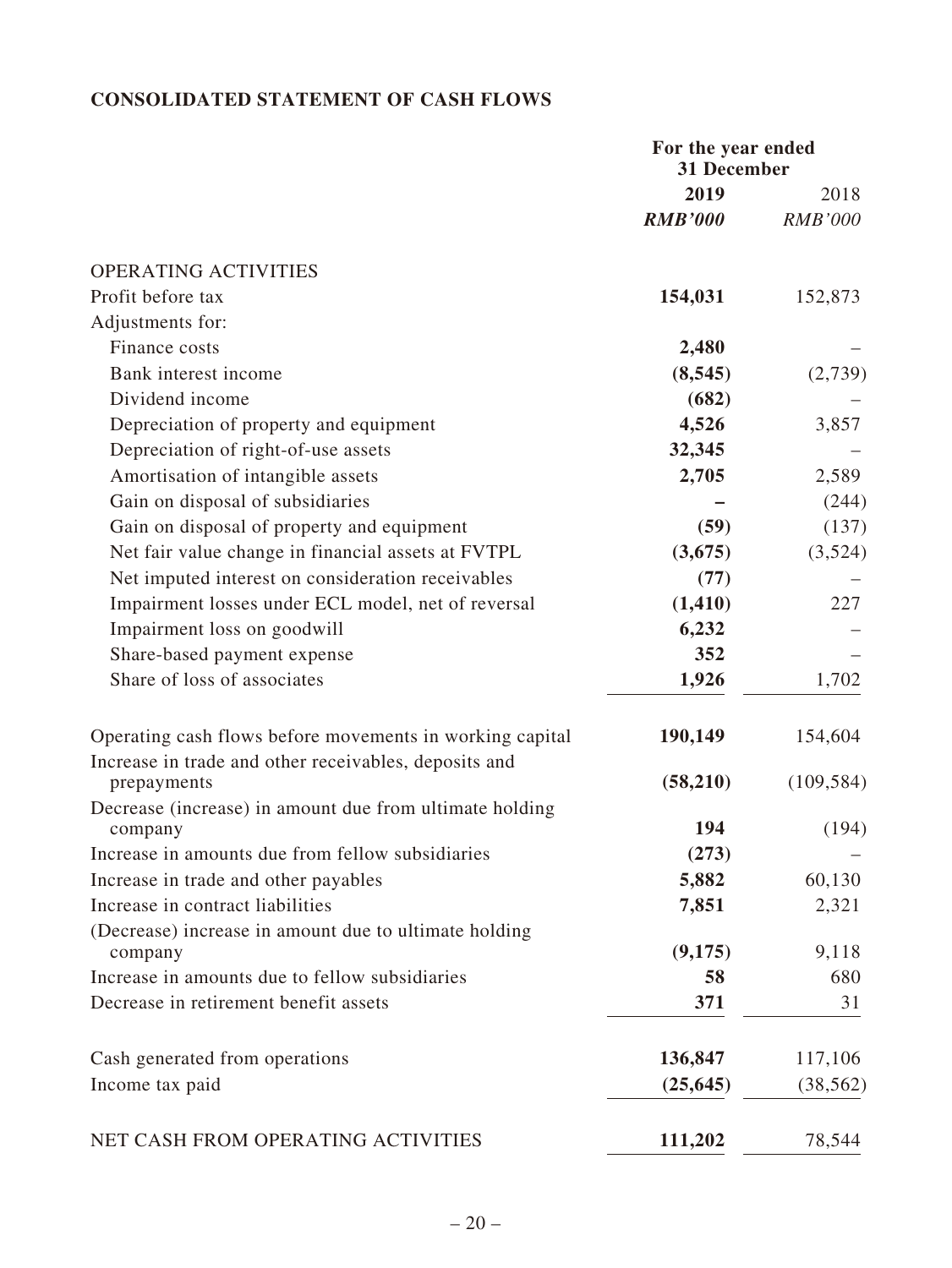|                                                          | For the year ended<br>31 December |                |
|----------------------------------------------------------|-----------------------------------|----------------|
|                                                          | 2019                              | 2018           |
|                                                          | <b>RMB'000</b>                    | <b>RMB'000</b> |
| <b>INVESTING ACTIVITIES</b>                              |                                   |                |
| Interest received                                        | 8,545                             | 2,739          |
| Dividend received                                        | 682                               |                |
| Purchases of property and equipment                      | (6,783)                           | (8,639)        |
| Proceeds from disposal of property and equipment         | 120                               | 366            |
| Addition of other financial assets at FVTPL              | (21,069)                          |                |
| Placement of structured deposits                         | (544, 891)                        | (588, 614)     |
| Settlement of structured deposits                        | 523,622                           | 587,576        |
| Placement of time deposits                               | (702, 378)                        | (577, 128)     |
| Withdrawal of time deposits                              | 849,927                           | 654,565        |
| Placement of restricted bank deposits                    | (29, 734)                         | (47, 241)      |
| Withdrawal of restricted bank deposits                   | 45,725                            | 18,530         |
| Repayment from non-controlling shareholders              |                                   | 1,305          |
| Advance to ultimate holding company                      |                                   | (3,929)        |
| Repayment from ultimate holding company                  | 3,966                             | 1,195          |
| Advance to fellow subsidiaries                           | (2,102)                           |                |
| Repayment from fellow subsidiaries                       | 1,540                             |                |
| Addition of investments in associates                    |                                   | (7,900)        |
| Net cash outflow arising from disposal of subsidiaries   |                                   | (20, 983)      |
| Settlement of consideration receivables from disposal of |                                   |                |
| subsidiaries                                             | 1,515                             |                |
| Development costs paid                                   | (5,456)                           |                |
| NET CASH FROM INVESTING ACTIVITIES                       | 123,229                           | 11,842         |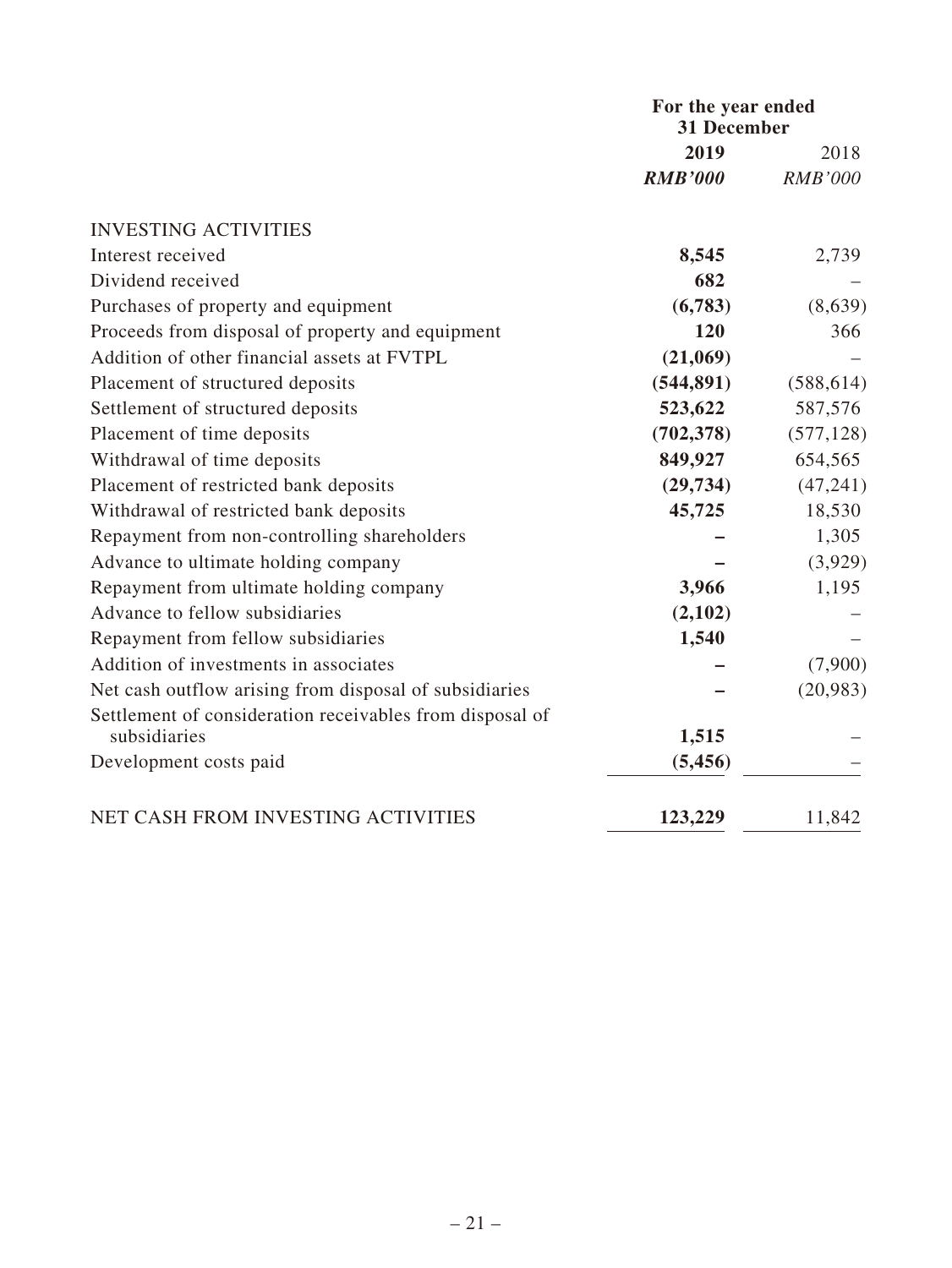|                                                                                    | For the year ended<br><b>31 December</b> |                |
|------------------------------------------------------------------------------------|------------------------------------------|----------------|
|                                                                                    | 2019                                     | 2018           |
|                                                                                    | <b>RMB'000</b>                           | <b>RMB'000</b> |
| <b>FINANCING ACTIVITIES</b>                                                        |                                          |                |
| Interest paid                                                                      | (2,480)                                  |                |
| Advance from ultimate holding company                                              | 504                                      | 1,328          |
| Repayment to ultimate holding company                                              | (1,823)                                  |                |
| Advance from fellow subsidiaries                                                   | 1,290                                    |                |
| Repayment to fellow subsidiaries                                                   | (2,815)                                  | (52)           |
| Repayment to NCI shareholders                                                      |                                          | (5,085)        |
| Dividends paid to NCI shareholders                                                 | (18, 732)                                | (12, 109)      |
| Dividends paid                                                                     | (83, 783)                                | (148, 484)     |
| Repayment of lease liabilities                                                     | (30,778)                                 |                |
| Proceeds from issue of new shares                                                  | 502,693                                  |                |
| Payment of transaction costs attributable to issue of<br>new shares                | (30, 935)                                |                |
| Payment of deferred issue costs                                                    |                                          | (2,304)        |
| NET CASH FROM (USED IN) FINANCING ACTIVITIES                                       | 333,141                                  | (166,706)      |
| NET INCREASE (DECREASE) IN CASH AND CASH<br><b>EQUIVALENTS</b>                     | 567,572                                  | (76, 320)      |
| CASH AND CASH EQUIVALENTS AT 1 JANUARY                                             | 229,839                                  | 286,774        |
| Effect of foreign exchange rate changes                                            | 9,556                                    | 19,385         |
| CASH AND CASH EQUIVALENTS AT 31 DECEMBER,<br>represented by bank balances and cash | 806,967                                  | 229,839        |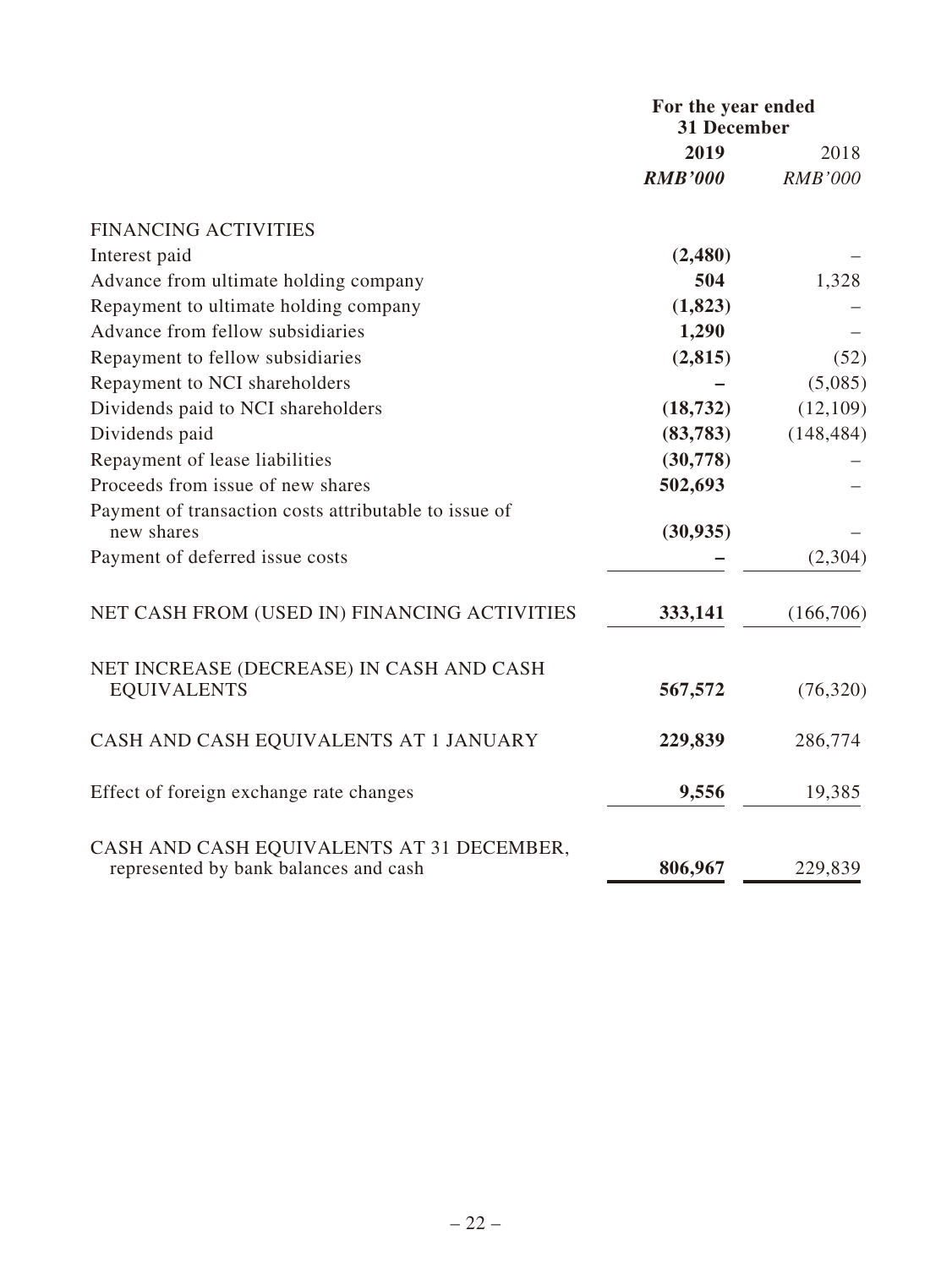## **NOTES TO CONSOLIDATED FINANCIAL STATEMENTS**

#### **1. GENERAL**

ManpowerGroup Greater China Limited (the "**Company**") was incorporated in the Cayman Islands as an exempted company with limited liability on 26 September 2014. The Company's shares were listed on the Main Board of The Stock Exchange of Hong Kong Limited (the "**Stock Exchange**") on 10 July 2019. The addresses of the Company's registered office and principal place of business in the PRC are PO Box 309, Ugland House, Grand Cayman, KY1-1104, Cayman Islands and 36/F, Xin Mei Union Square, No. 999, Pudong Road (S), Pudong District, Shanghai, PRC, respectively.

The Company is an investment holding company. The Company's subsidiaries are principally engaged in the provision of a comprehensive range of workforce solutions and services in the PRC, Hong Kong Special Administrative Region of the PRC ("**Hong Kong**"), Macau Special Administrative Region of the PRC ("**Macau**") and Taiwan (collectively referred to as "**Greater China Region**").

The consolidated financial statements of the Company and its subsidiaries (collectively referred to as the "**Group**") are presented in Renminbi ("**RMB**"), which is the same as the functional currency of the Company.

#### **2. APPLICATION OF NEW AND AMENDMENTS TO INTERNATIONAL FINANCIAL REPORTING STANDARDS ("IFRSs")**

The consolidated financial statements have been prepared in accordance with IFRSs issued by the International Accounting Standards Board ("**IASB**"). In addition, the consolidated financial statements include applicable disclosures required by the Rules Governing the Listing of Securities on the Stock Exchange and by the Hong Kong Companies Ordinance.

#### **New and amendments to IFRSs that are mandatorily effective for the current year**

The Group has applied the following new and amendments to IFRSs and an interpretation issued by IASB for the first time in the current year:

| International Financial Reporting Standard Leases |                                                      |
|---------------------------------------------------|------------------------------------------------------|
| ("IFRS") $16$                                     |                                                      |
| IFRIC 23                                          | Uncertainty over Income Tax Treatments               |
| Amendments to IFRS 9                              | Prepayment Features with Negative Compensation       |
| Amendments to International Accounting            | Plan Amendment, Curtailment or Settlement            |
| Standard ("IAS") 19                               |                                                      |
| Amendments to IAS 28                              | Long-term Interests in Associates and Joint Ventures |
| Amendments to IFRSs                               | Annual Improvements to IFRSs 2015–2017 Cycle         |

Except as described below, the application of the new and amendments to IFRSs and the interpretation in the current year has had no material impact on the Group's financial positions and performance for the current and prior years and/or on the disclosures set out in these consolidated financial statements.

The Group has applied IFRS 16 for the first time in the current year. IFRS 16 superseded IAS 17 Leases, and the related interpretations.

The Group has applied IFRS 16 retrospectively with the cumulative effect recognised at the date of initial application, 1 January 2019.

As at 1 January 2019, the Group recognised additional lease liabilities and right-of-use assets at amounts equal to the related lease liabilities adjusted by any prepaid lease payments by applying IFRS 16.C8(b)(ii) transition. Any difference at the date of initial application is recognised in the opening retained profits and comparative information has not been restated.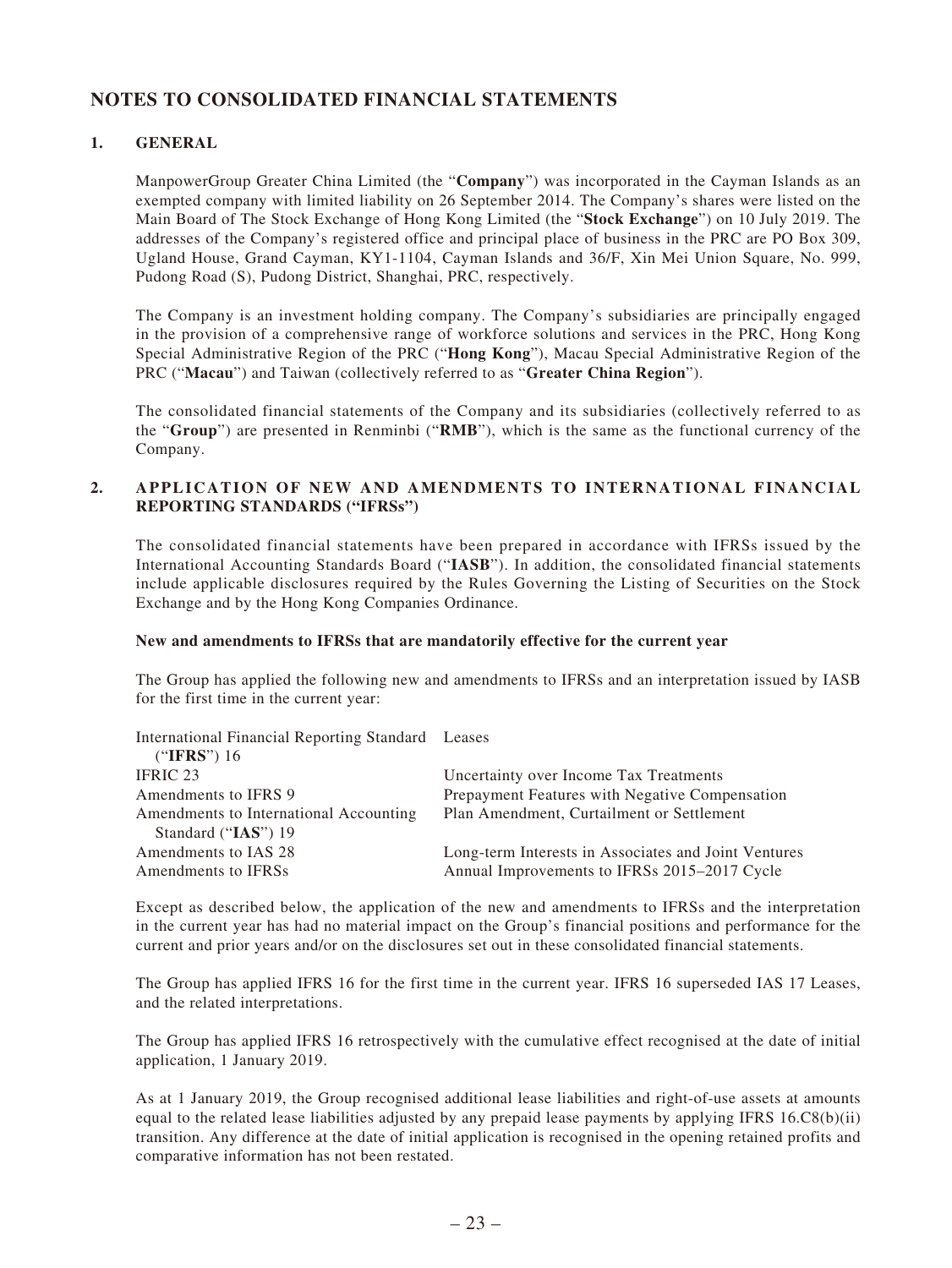The following adjustments were made to the amounts recognised in the consolidated statement of financial position at 1 January 2019. Line items that were not affected by the changes have not been included.

|                                                          | <b>Note</b> | Carrying<br>amounts<br>previously<br>reported at<br>31 December<br>2018<br><b>RMB'000</b> | <b>Adjustments</b><br><i>RMB'000</i> | Carrying<br>amounts<br>under<br>IFRS 16 at<br>1 January<br>2019<br><i>RMB'000</i> |
|----------------------------------------------------------|-------------|-------------------------------------------------------------------------------------------|--------------------------------------|-----------------------------------------------------------------------------------|
| <b>Non-current asset</b>                                 |             |                                                                                           |                                      |                                                                                   |
| Right-of-use assets                                      |             |                                                                                           | 72,186                               | 72,186                                                                            |
| <b>Current asset</b>                                     |             |                                                                                           |                                      |                                                                                   |
| Trade and other receivables, deposits and<br>prepayments | (a)         | 451,409                                                                                   | (1,201)                              | 450,208                                                                           |
| <b>Current liability</b><br>Lease liabilities            |             |                                                                                           | 25,783                               | 25,783                                                                            |
| <b>Non-current liability</b><br>Lease liabilities        |             |                                                                                           | 45,202                               | 45,202                                                                            |

*Note a:* For the purpose of reporting cash flows from operating activities under indirect method for the year ended 31 December 2019, movements in working capital have been computed based on opening statement of financial position as at 1 January 2019 as disclosed above.

#### **3. REVENUE AND SEGMENT INFORMATION**

#### **Segment information**

Information reported to the Chief Executive Officer, being the chief operating decision maker ("**CODM**"), for the purposes of resource allocation and assessment of segment performance focuses on types of services provided.

Specifically, the Group's reportable segments under IFRS 8 are as follows:

- 1. Workforce Solutions the Group provides the following services to its customers:
	- Flexible staffing service for which the Group helps to provide contingent workers for customers who wish to manage their own headcount or only require workers for a limited time or a specific project. The Group provides contingent workers contracted with the Group that it finds suitable for the job descriptions and assign them to the customers.
	- Headhunting service for which the Group helps customers search for, identify and recommend suitable candidates for job vacancies.
	- Recruiting process outsourcing ("**RPO**") services include RPO management services and recruitment services. The Group assists customers' hiring process, which include candidate assessments, screening, conducting candidate interviews, providing sourcing technology, and providing the Group's marketing and recruiting expertise.
- 2. Other Human Resource ("**HR**") Services the Group provides HR services to customers who need assistance in outplacement, leadership development, career management, talent assessment, and training and development services.

No operating segments have been aggregated in arriving at the reportable segments of the Group.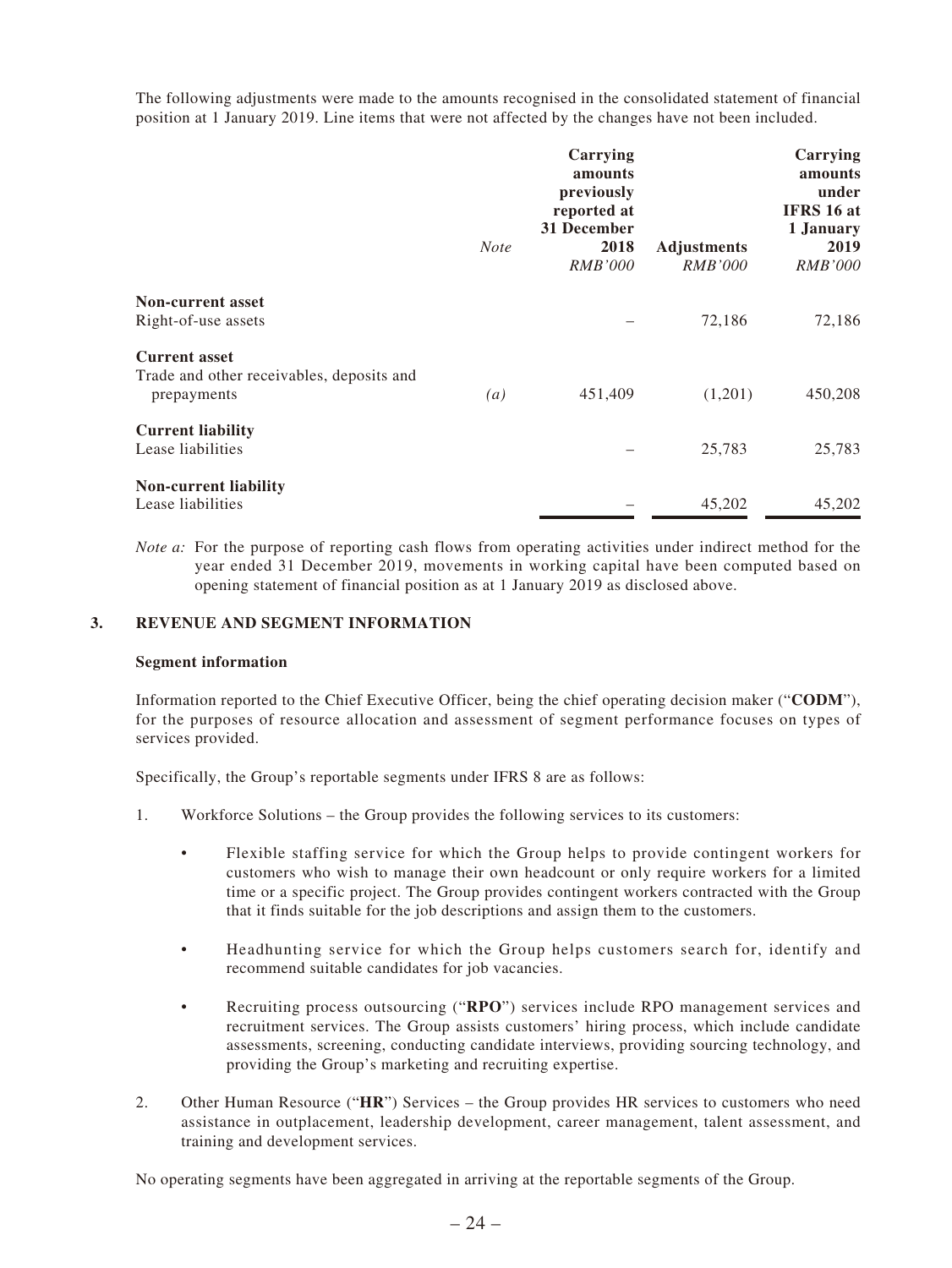#### **Segment revenue and results**

The following is an analysis of the Group's revenue and results from continuing operations by operating and reportable segment:

#### **Year ended 31 December 2019**

|                                                                                                                                                                                                                                 | Workforce<br><b>Solutions</b><br><b>RMB'000</b> | <b>Other HR</b><br><b>Services</b><br><b>RMB'000</b> | <b>Total</b><br><b>RMB'000</b>                                                           |
|---------------------------------------------------------------------------------------------------------------------------------------------------------------------------------------------------------------------------------|-------------------------------------------------|------------------------------------------------------|------------------------------------------------------------------------------------------|
| <b>Continuing operations</b>                                                                                                                                                                                                    |                                                 |                                                      |                                                                                          |
| Segment revenue                                                                                                                                                                                                                 | 2,963,762                                       | 77,751                                               | 3,041,513                                                                                |
| Segment profit                                                                                                                                                                                                                  | 553,813                                         | 32,784                                               | 586,597                                                                                  |
| Unallocated:<br>Selling expenses<br>Administrative expenses<br>Other income<br>Impairment losses under ECL model, net of reversal<br>Other gains and losses<br>Finance costs<br>Share of loss of associates<br>Listing expenses |                                                 |                                                      | (345, 354)<br>(75, 225)<br>10,938<br>1,410<br>(1,687)<br>(2,480)<br>(1,926)<br>(18, 242) |
| Profit before tax                                                                                                                                                                                                               |                                                 |                                                      | 154,031                                                                                  |
| <b>Year ended 31 December 2018</b>                                                                                                                                                                                              |                                                 |                                                      |                                                                                          |
|                                                                                                                                                                                                                                 | Workforce<br>Solutions<br><b>RMB'000</b>        | Other HR<br>Services<br><b>RMB'000</b>               | Total<br><b>RMB'000</b>                                                                  |
| <b>Continuing operations</b>                                                                                                                                                                                                    |                                                 |                                                      |                                                                                          |
| Segment revenue                                                                                                                                                                                                                 | 2,426,790                                       | 64,704                                               | 2,491,494                                                                                |
| Segment profit                                                                                                                                                                                                                  | 533,214                                         | 31,299                                               | 564,513                                                                                  |
| Unallocated:<br>Selling expenses<br>Administrative expenses<br>Other income<br>Impairment losses under ECL model, net of reversal<br>Other gains and losses<br>Share of loss of associates<br>Listing expenses                  |                                                 |                                                      | (336, 264)<br>(67, 421)<br>3,070<br>(227)<br>2,558<br>(1,702)<br>(18, 195)               |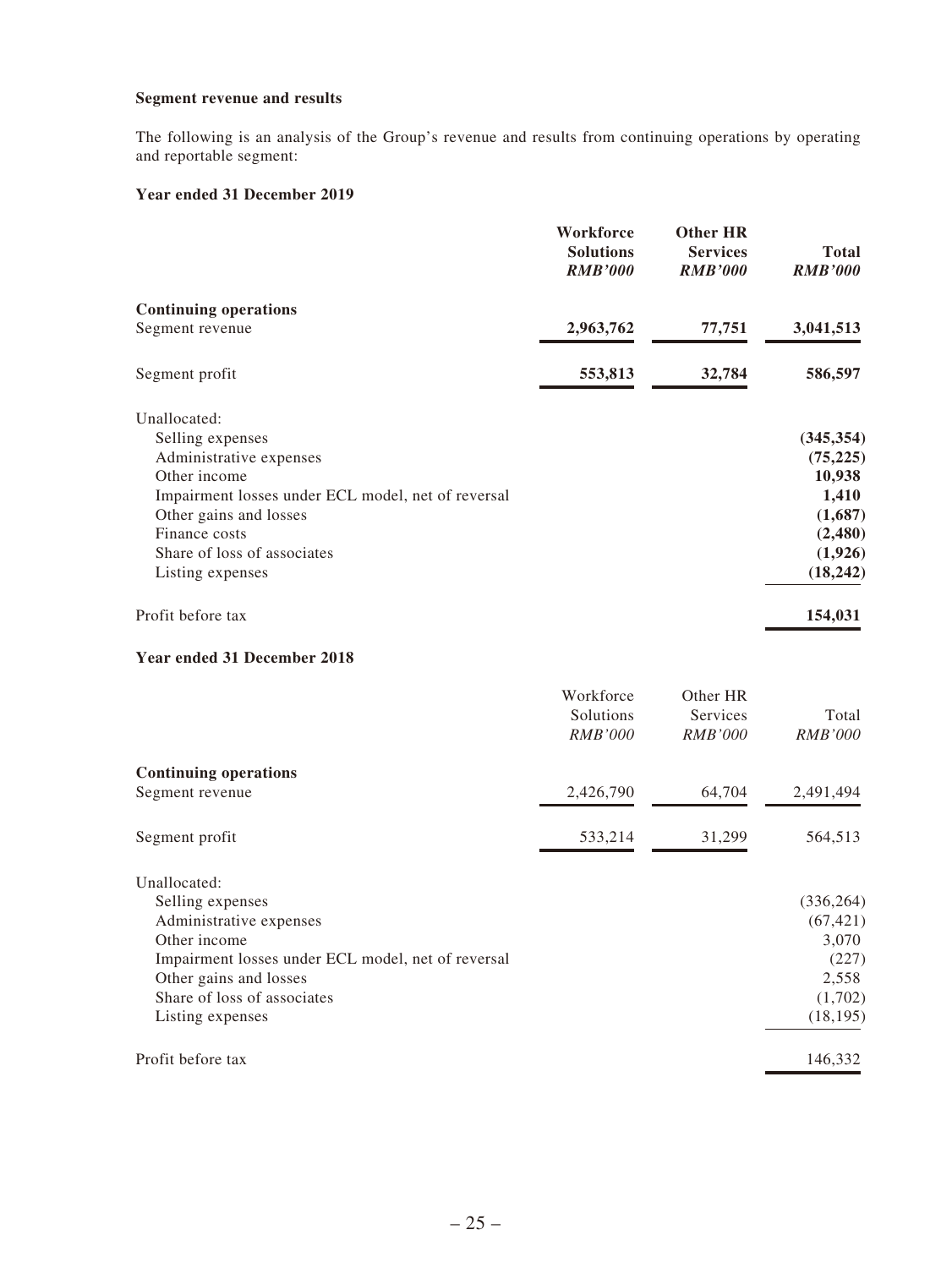#### **Segment assets and liabilities**

Information reported to the CODM for the purposes of resource allocation and performance assessment does not include any assets and liabilities. Accordingly, no segment assets and liabilities are presented.

#### **Disaggregation of revenue**

#### **Year ended 31 December 2019**

|                                                  | Workforce<br><b>Solutions</b><br><b>RMB'000</b> | <b>Other HR</b><br><b>Services</b><br><b>RMB'000</b> | <b>Total</b><br><b>RMB'000</b> |
|--------------------------------------------------|-------------------------------------------------|------------------------------------------------------|--------------------------------|
| <b>Continuing operations</b>                     |                                                 |                                                      |                                |
| Types of service                                 |                                                 |                                                      |                                |
| Flexible staffing<br>Headhunting                 | 2,685,217<br>244,902                            |                                                      | 2,685,217<br>244,902           |
| <b>RPO</b>                                       | 33,643                                          |                                                      | 33,643                         |
| Others                                           |                                                 | 77,751                                               | 77,751                         |
|                                                  | 2,963,762                                       | 77,751                                               | 3,041,513                      |
| Timing of revenue recognition                    |                                                 |                                                      |                                |
| A point in time                                  | 268,093                                         |                                                      | 268,093                        |
| Over time                                        | 2,695,669                                       | 77,751                                               | 2,773,420                      |
|                                                  | 2,963,762                                       | 77,751                                               | 3,041,513                      |
| Year ended 31 December 2018                      |                                                 |                                                      |                                |
|                                                  | Workforce                                       | Other HR                                             |                                |
|                                                  | Solutions                                       | Services                                             | Total                          |
|                                                  | RMB'000                                         | <b>RMB'000</b>                                       | <b>RMB'000</b>                 |
| <b>Continuing operations</b><br>Types of service |                                                 |                                                      |                                |
| Flexible staffing                                | 2,124,304                                       |                                                      | 2,124,304                      |
| Headhunting                                      | 272,343                                         |                                                      | 272,343                        |
| <b>RPO</b><br>Others                             | 30,143                                          | 64,704                                               | 30,143<br>64,704               |
|                                                  |                                                 |                                                      |                                |
|                                                  | 2,426,790                                       | 64,704                                               | 2,491,494                      |
| Timing of revenue recognition                    |                                                 |                                                      |                                |
| A point in time                                  | 291,811                                         |                                                      | 291,811                        |
| Over time                                        | 2,134,979                                       | 64,704                                               | 2,199,683                      |
|                                                  | 2,426,790                                       | 64,704                                               | 2,491,494                      |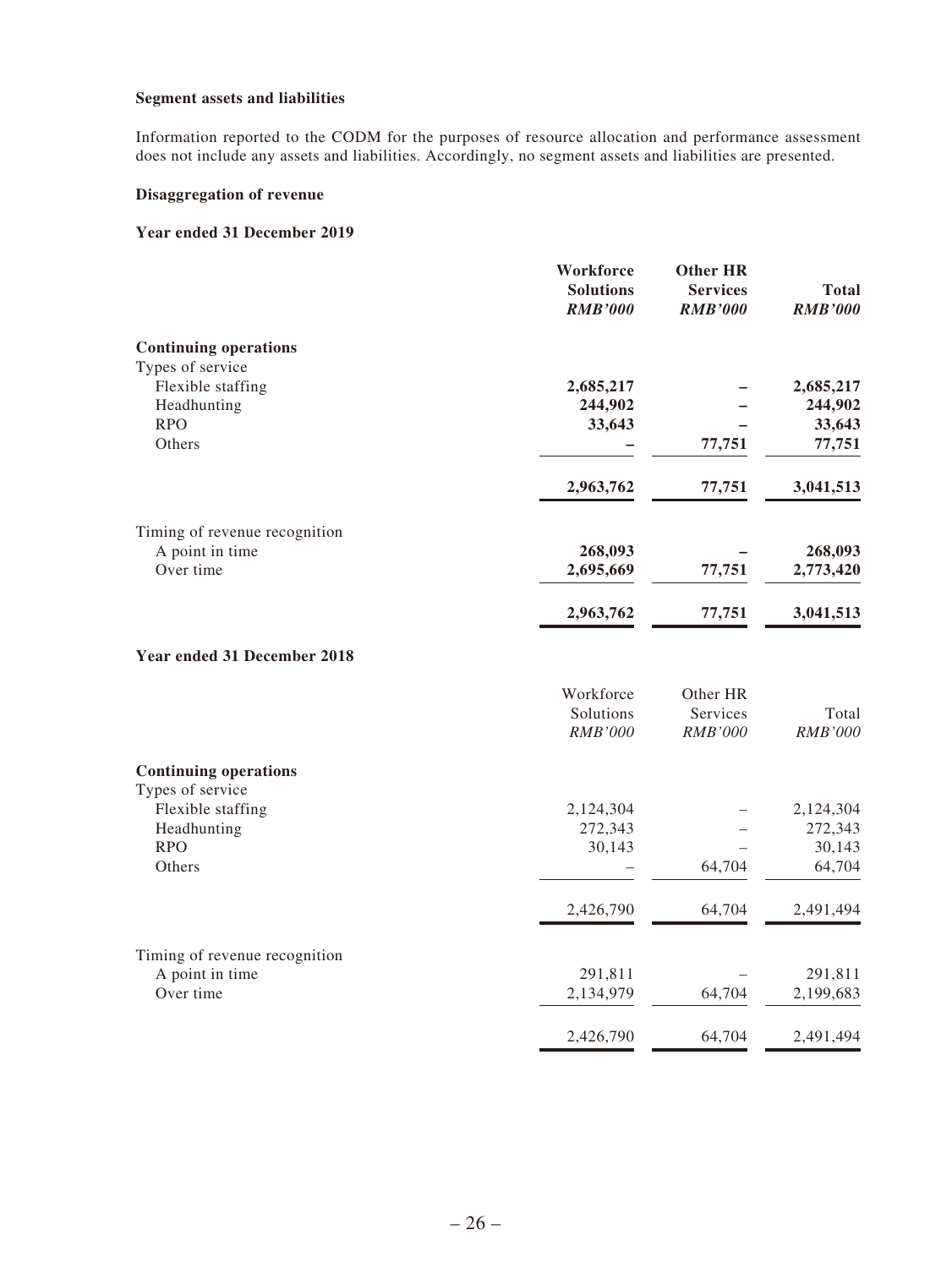#### **4. INCOME TAX EXPENSE**

|                                       | 2019           | 2018           |
|---------------------------------------|----------------|----------------|
|                                       | <b>RMB'000</b> | <b>RMB'000</b> |
| <b>Continuing operations</b>          |                |                |
| Current tax:                          |                |                |
| - PRC Enterprise Income Tax ("EIT")   | 18,049         | 18,546         |
| - Hong Kong Profits Tax               | 5,734          | 7,847          |
| - Macau Complementary Tax             | 313            | 129            |
| - Taiwan Income Tax                   | 7,692          | 6,841          |
| - Taiwan dividend withholding tax     |                | 5,634          |
|                                       | 31,788         | 38,997         |
| Under(over) provision in prior years: |                |                |
| $-$ PRC EIT                           | 175            |                |
| - Hong Kong Profits Tax               | (107)          | (51)           |
|                                       | 68             | (51)           |
| Deferred tax                          | 1,697          | (879)          |
|                                       | 33,553         | 38,067         |

Under the Law of the PRC on Enterprise Income Tax (the "**EIT Law**") and Implementation Regulation of the EIT Law, the tax rate of the PRC subsidiaries is 25% for both years. The Group's subsidiaries that are tax residents in the PRC are subject to the PRC dividend withholding tax of 5% for those non-PRC tax resident immediate holding companies registered in Hong Kong, when and if undistributed earnings are declared to be paid as dividends out of profits that arose on or after 1 January 2008.

Hong Kong Profits Tax is calculated at 16.5% of the estimated assessable profits for both years.

On 21 March 2018, the Hong Kong Legislative Council passed the Inland Revenue (Amendment) (No.7) Bill 2017 (the "**Bill**") which introduces the two-tiered profits tax rates regime. The Bill was signed into law on 28 March 2018 and was gazetted on the following day. Under the two-tiered profits tax rates regime, the first HK\$2,000,000 of profits of the qualifying group entity will be taxed at 8.25%, and profits above HK\$2,000,000 will be taxed at 16.5%. The profits of group entities not qualifying for the two-tiered profits tax rates regime will continue to be taxed at a flat rate of 16.5%.

Accordingly, the Hong Kong Profits Tax of the qualifying group entity is calculated at 8.25% on the first HK\$2,000,000 of the estimated assessable profits and at 16.5% on the estimated assessable profits above HK\$2,000,000.

Macau Complementary Tax is calculated at 12% of the estimated assessable profit for both years.

Taiwan Income Tax is calculated at 20% of the estimated assessable profit for both years. Under the relevant regulations in Taiwan, unappropriated earnings of subsidiaries in Taiwan is subject to a corporate surtax of 5%.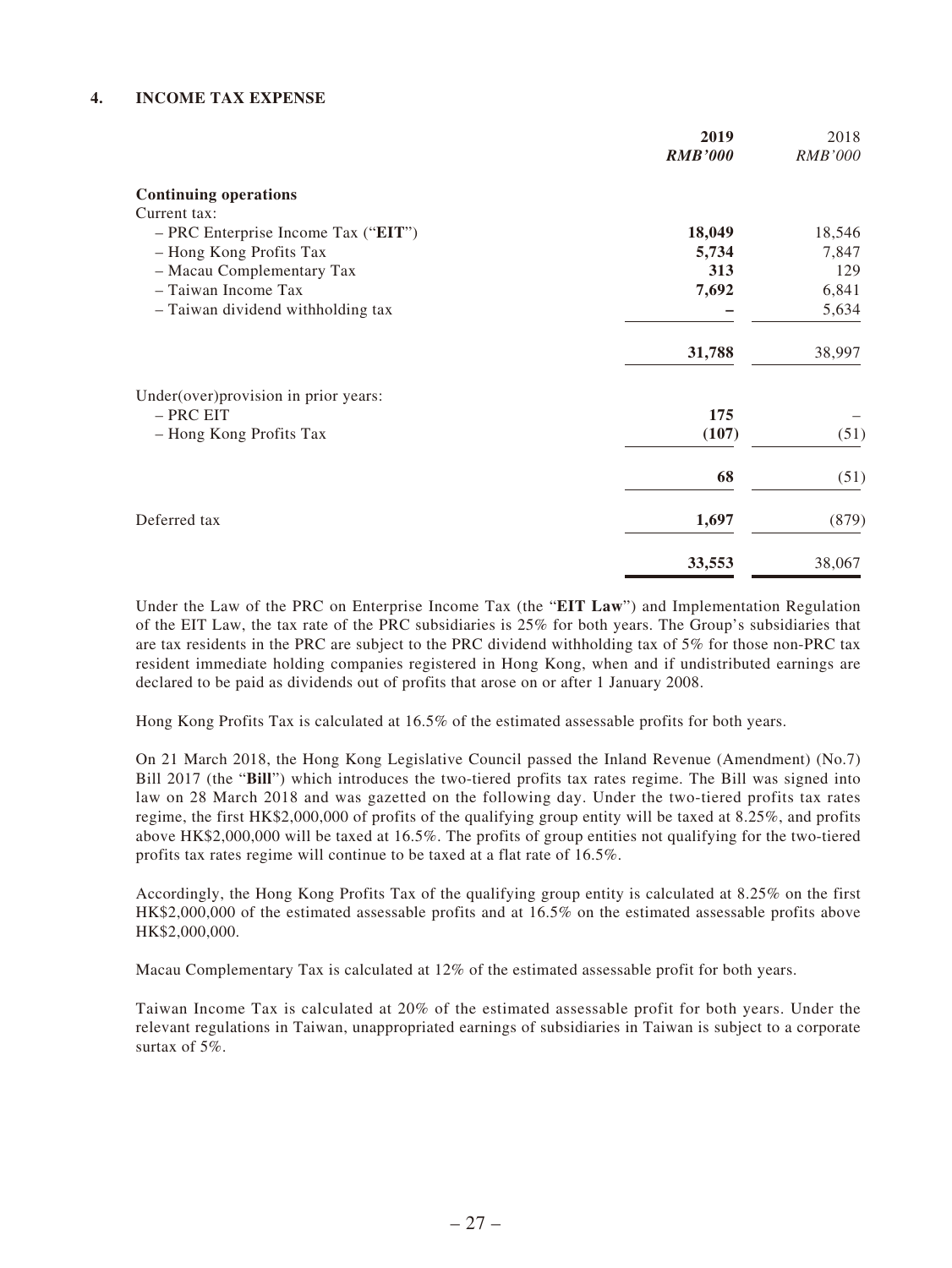#### **5. PROFIT FOR THE YEAR**

|                                                                                                   | 2019<br><b>RMB'000</b> | 2018<br><b>RMB'000</b> |
|---------------------------------------------------------------------------------------------------|------------------------|------------------------|
| Profit for the year from continuing operations has been<br>arrived at after charging (crediting): |                        |                        |
| Directors' emoluments                                                                             |                        |                        |
| Fees                                                                                              | 324                    |                        |
| Salaries, allowances and other benefits                                                           | 3,218                  | 2,926                  |
| Retirement benefit scheme contributions                                                           | 101                    | 95                     |
| Performance related bonus                                                                         | 2,556                  | 2,491                  |
| Equity-settled share-based expense                                                                | 36                     |                        |
|                                                                                                   | 6,235                  | 5,512                  |
| Other staff costs                                                                                 |                        |                        |
| Salaries, allowances and other benefits                                                           | 2,207,405              | 1,826,880              |
| Retirement benefit scheme contributions                                                           | 284,667                | 231,063                |
| Equity-settled share-based expense                                                                | 316                    |                        |
|                                                                                                   | 2,492,388              | 2,057,943              |
| Total staff costs                                                                                 | 2,498,623              | 2,063,455              |
| Depreciation of property and equipment                                                            | 4,526                  | 3,380                  |
| Depreciation of right-of-use assets                                                               | 32,345                 |                        |
| Amortisation of intangible assets                                                                 | 2,705                  | 2,589                  |
| Gain on disposal of property and equipment                                                        | (59)                   | (137)                  |
| Research and development costs recognised as an expense                                           |                        |                        |
| (included in administrative expenses)                                                             | 5,451                  | 8,965                  |

#### **6. DIVIDEND**

On 21 December 2018, an interim dividend of US\$1,100 (equivalent to approximately RMB7,576) per share for the year ended 31 December 2018, in an aggregate amount of US\$21.6 million (equivalent to approximately RMB148.5 million), was proposed by the directors of the Company and approved by the shareholders of the Company. The dividend was paid in December 2018.

During the year, a final dividend of US\$12.2 million (equivalent to approximately RMB83.8 million) in respect of the year ended 31 December 2018 was declared and paid.

Subsequent to the end of the reporting period, a final dividend in respect of the year ended 31 December 2019 of HK\$0.27 per ordinary share, in an aggregate amount of approximately HK\$56 million (equivalent to approximately RMB50 million), has been proposed by the directors of the Company and is subject to approval by the shareholders in the forthcoming general meeting.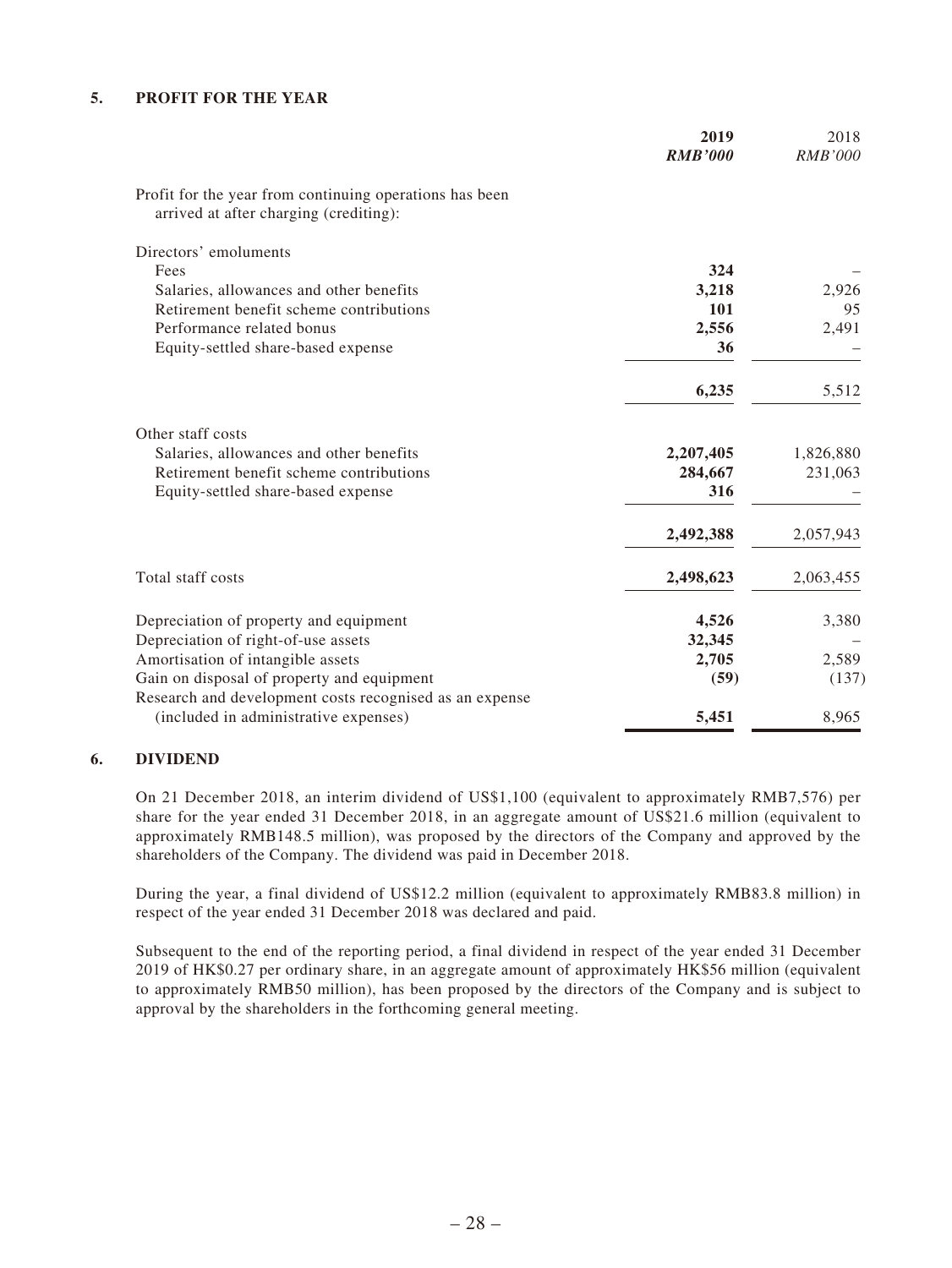#### **7. EARNINGS PER SHARE**

#### **For continuing operations**

The calculation of the basic and diluted earnings per share attributable to owners of the Company is based on the following data:

Earnings figures are calculated as follows:

|                                                                     | 2019           | 2018           |
|---------------------------------------------------------------------|----------------|----------------|
|                                                                     | <b>RMB'000</b> | <i>RMB'000</i> |
| Profit for the year attributable to owners of the Company           | 110,149        | 98,156         |
| Less: profit for the year from discontinued operation               |                | (3, 116)       |
| Earnings for the purpose of basic and diluted earnings per share    |                |                |
| from continuing operations                                          | 110,149        | 95,040         |
| <b>Number of shares</b>                                             |                |                |
|                                                                     | 2019           | 2018           |
| Weighted average number of ordinary shares for the purpose of basic |                |                |
| earnings per share                                                  | 176,993,151    | 150,000,000    |
| Effect of dilutive potential ordinary shares:                       |                |                |
| Over-allotment option issued by the Company                         | 66,586         | N/A            |
| Weighted average number of ordinary shares for the purpose of       |                |                |
| diluted earnings per share                                          | 177,059,737    | N/A            |

The weighted average number of ordinary shares for the purpose of calculating basic and diluted earnings per share has been determined on the assumption that the redenomination of issued share capital and the issue of 135,097,920 ordinary shares pursuant to the capitalisation issue have been effective on 1 January 2018.

The computation of diluted earnings per share for the year ended 31 December 2019 did not assume the exercise of share options granted by the Company because the exercise price of those options was higher than the average market price for shares for 2019.

No diluted earnings per share for the year ended 31 December 2018 was presented as there were no potential ordinary shares in issue for 2018.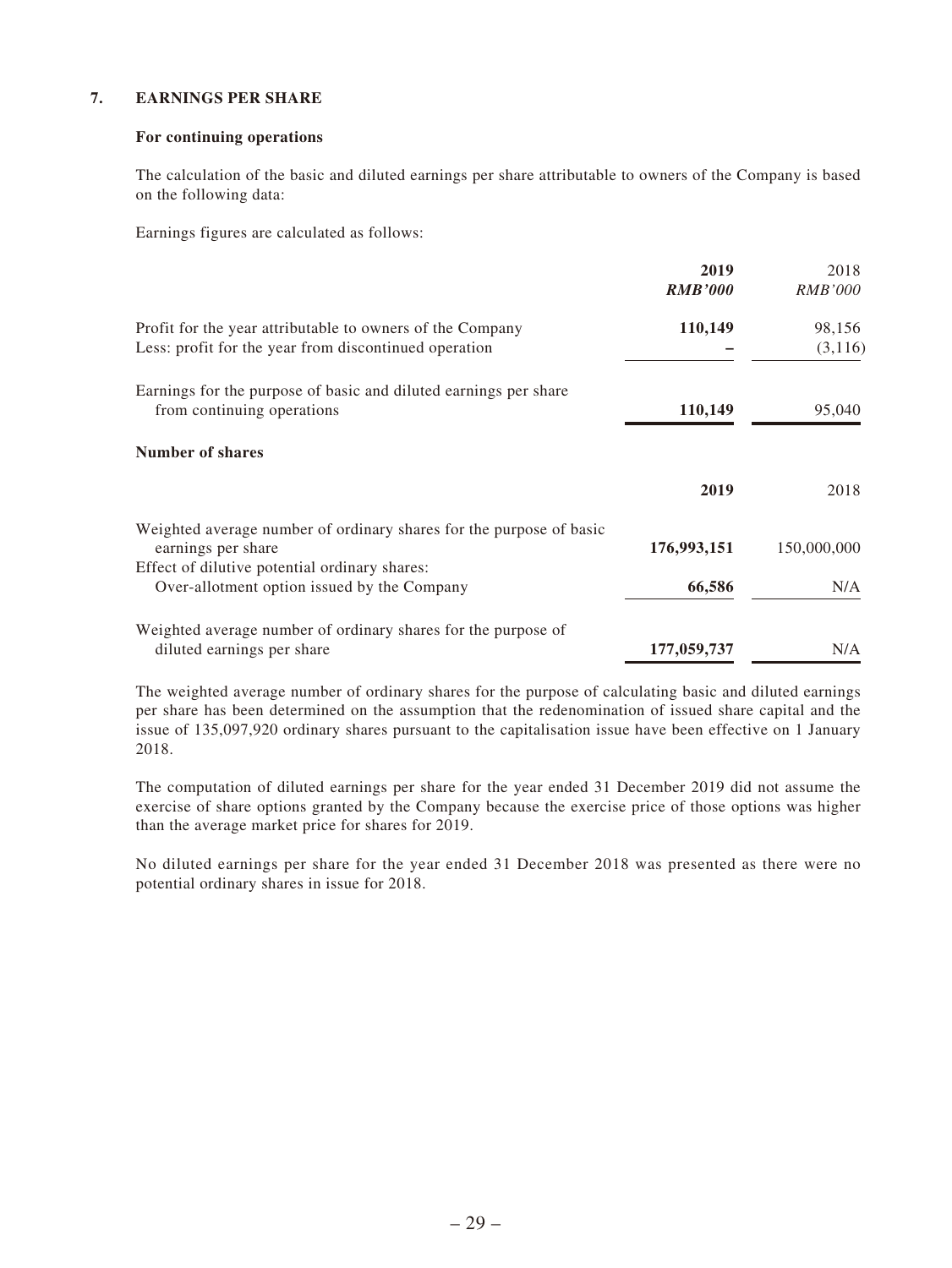#### **From continuing and discontinued operations**

The calculation of the basic earnings per share from continuing and discontinued operations attributable to owners of the Company is based on the following data:

|                                                              | 2019           | 2018           |
|--------------------------------------------------------------|----------------|----------------|
|                                                              | <b>RMB'000</b> | <i>RMB'000</i> |
| Earnings                                                     |                |                |
| Earnings for the purpose of calculating basic earnings       |                |                |
| per share (profit for the year attributable to owners of the |                |                |
| Company)                                                     | 110,149        | 98,156         |

The denominators used are the same as those detailed above for both basic earnings per share.

#### **From discontinued operation**

For the year ended 31 December 2018, basic earnings per share for the discontinued operation was RMB0.021, based on the profit for the year from the discontinued operation attributable to owners of the Company of approximately RMB3,116,000 and the denominators detailed above for basic earnings per share.

#### **8. TRADE AND OTHER RECEIVABLES, DEPOSITS AND PREPAYMENTS**

The following is an aged analysis of trade receivables net of allowance for credit losses, presented based on the invoice dates:

|              | 2019           | 2018           |
|--------------|----------------|----------------|
|              | <b>RMB'000</b> | <i>RMB'000</i> |
| $0-30$ days  | 436,220        | 383,073        |
| $31-60$ days | 22,685         | 17,915         |
| $61-90$ days | 7,748          | 8,034          |
| Over 90 days | 8,181          | 3,645          |
|              | 474,834        | 412,667        |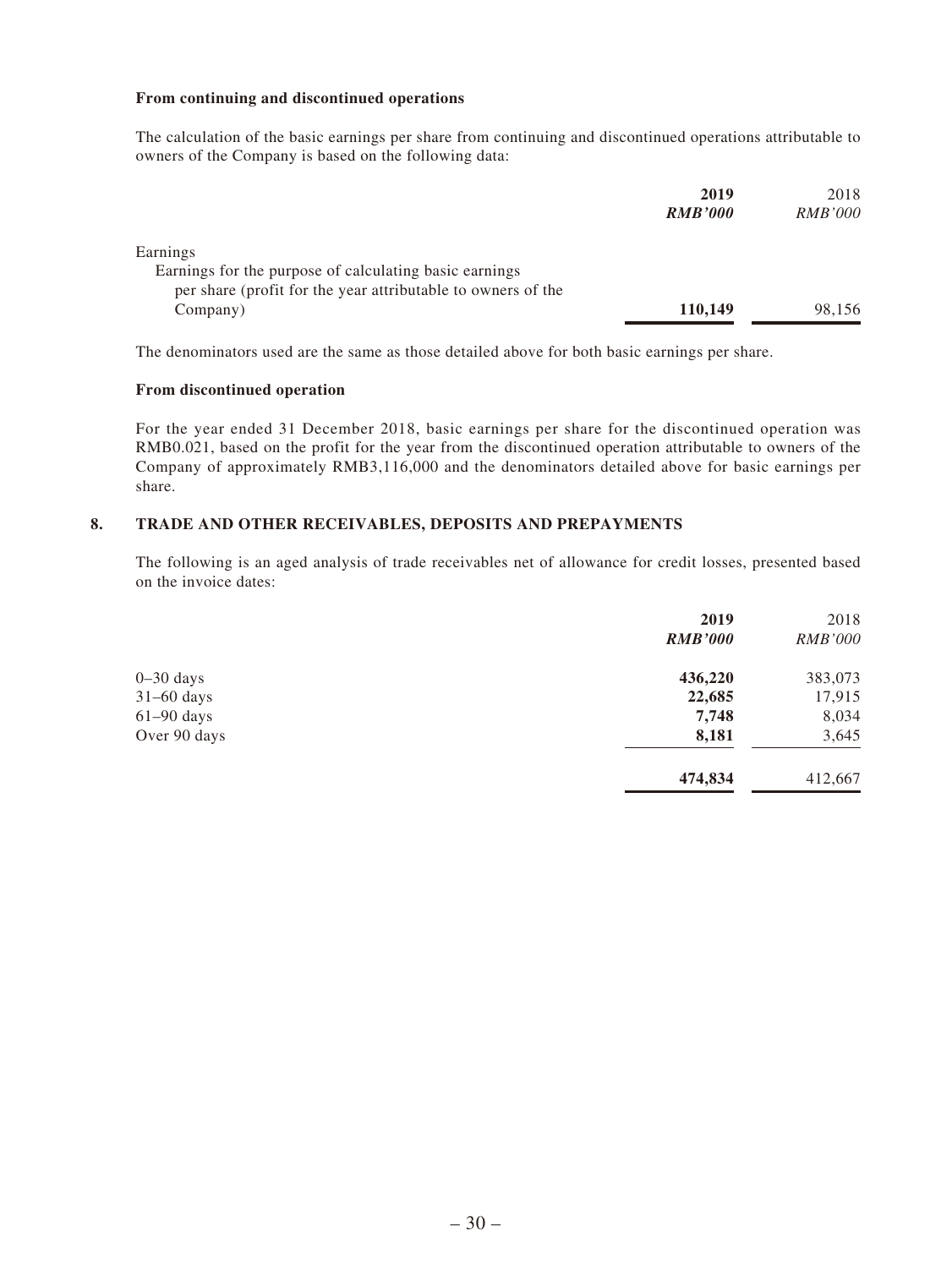#### **9. AMOUNTS DUE FROM (TO) ULTIMATE HOLDING COMPANY/FELLOW SUBSIDIARIES**

The following is an ageing analysis of amounts due from ultimate holding company and fellow subsidiaries (trade related) at the end of the reporting period, presented based on the invoice date:

|               | <b>Amount due from</b><br>ultimate holding company |                | <b>Amounts due from</b><br>fellow subsidiaries |                |
|---------------|----------------------------------------------------|----------------|------------------------------------------------|----------------|
|               | 2019                                               | 2018           | 2019                                           | 2018           |
|               | <b>RMB'000</b>                                     | <i>RMB'000</i> | <b>RMB'000</b>                                 | <i>RMB'000</i> |
| $0 - 30$ days |                                                    | 96             | 137                                            |                |
| $31-60$ days  |                                                    | 98             | 28                                             |                |
| $61-90$ days  |                                                    |                | 67                                             |                |
| Over 90 days  |                                                    |                | 41                                             |                |
|               |                                                    | 194            | 273                                            |                |

The following is an ageing analysis of amounts due to ultimate holding company and fellow subsidiaries (trade related) at the end of the reporting period, presented based on the invoice date:

|               | <b>Amount due to</b><br>ultimate holding company |                | <b>Amounts due to</b><br>fellow subsidiaries |                |
|---------------|--------------------------------------------------|----------------|----------------------------------------------|----------------|
|               | 2019                                             | 2018           | 2019                                         | 2018           |
|               | <b>RMB'000</b>                                   | <i>RMB'000</i> | <b>RMB'000</b>                               | <i>RMB'000</i> |
| $0 - 30$ days | 736                                              | 656            | 116                                          | 280            |
| $31-60$ days  | 743                                              | 805            | 38                                           | 50             |
| $61-90$ days  | 650                                              | 1,037          | 38                                           | 38             |
| Over 90 days  | 341                                              | 9,147          | 546                                          | 312            |
|               | 2,470                                            | 11,645         | 738                                          | 680            |

#### **10. TRADE AND OTHER PAYABLES**

The following is an aged analysis of the trade payables at the end of the reporting period, presented based on the invoice date:

|               | 2019           | 2018           |
|---------------|----------------|----------------|
|               | <b>RMB'000</b> | <b>RMB'000</b> |
| $0 - 30$ days | 14,655         | 13,308         |
| $31-60$ days  | 30             | 343            |
| $61-90$ days  | 56             | 1,180          |
| $91-120$ days | <b>200</b>     | 293            |
|               | 14,941         | 15,124         |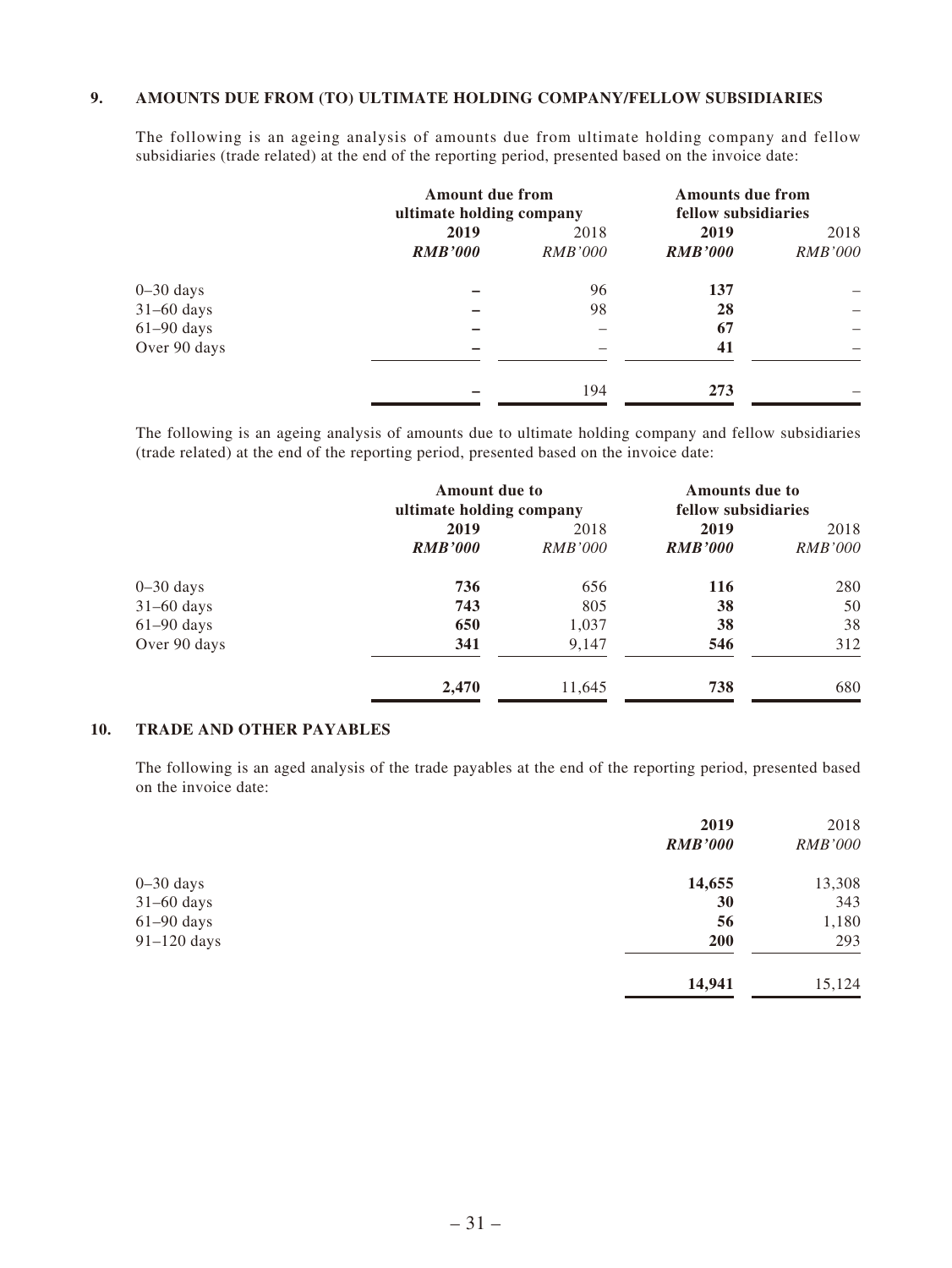## **CORPORATE GOVERNANCE**

The Group is committed to achieving high standards of corporate governance to safeguard the interests of the Shareholders and to enhance corporate value and accountability.

The Company has adopted the corporate governance code (the "**Corporate Governance Code**") contained in Appendix 14 to the Listing Rules as its own code on corporate governance and, to the best knowledge of the Directors, the Company had complied with all applicable code provisions under the Corporate Governance Code since the Listing Date up to 31 December 2019 except for the followings:

Pursuant to code provision A.1.1 of the Corporate Governance Code, board meetings should be held at least four times a year at approximately quarterly intervals. As the Company was only listed on 10 July 2019, only two Board meetings were held during the period from 10 July 2019 to 31 December 2019. The Company expects to continue to convene at least four regular meetings in each financial year at approximately quarterly intervals in accordance with code provision A.1.1 of the Corporate Governance Code.

Pursuant to code provision C.3.3(e)(i) of the Corporate Governance Code, members of the audit committee should liaise with the board and senior management and the audit committee must meet, at least twice a year, with the Company's auditor. As the Company was only listed on 10 July 2019, the audit committee of the Company (the "**Audit Committee**") only held one meeting during the period from 10 July 2019 to 31 December 2019. Going forward, the Audit Committee will fully comply with the requirement under code provision  $C.3.3(e)(i)$  of the Corporate Governance Code to convene at least two meetings in each financial year and meet the external auditor.

Further information about the corporate governance practices of the Company will be set out in the annual report of the Company for the year ended 31 December 2019.

## **MODEL CODE FOR SECURITIES TRANSACTIONS BY DIRECTORS**

Since the Listing, the Company has adopted the Model Code for Securities Transactions by Directors of Listed Issuers as contained in Appendix 10 to the Listing Rules (the "**Model Code**") as the guidelines for the Directors' dealings in the securities of the Company. Upon specific enquiries of all the Directors, each of them has confirmed that he/she had complied with all applicable code provisions under the Model Code since the Listing Date up to 31 December 2019.

As required by the Company, relevant officers and employees of the Company are also bound by the Model Code, which prohibits them to deal in securities of the Company at any time when he/she possesses insider information in relation to those securities. No incident of noncompliance of the Model Code by the relevant officers and employees was noted by the Company.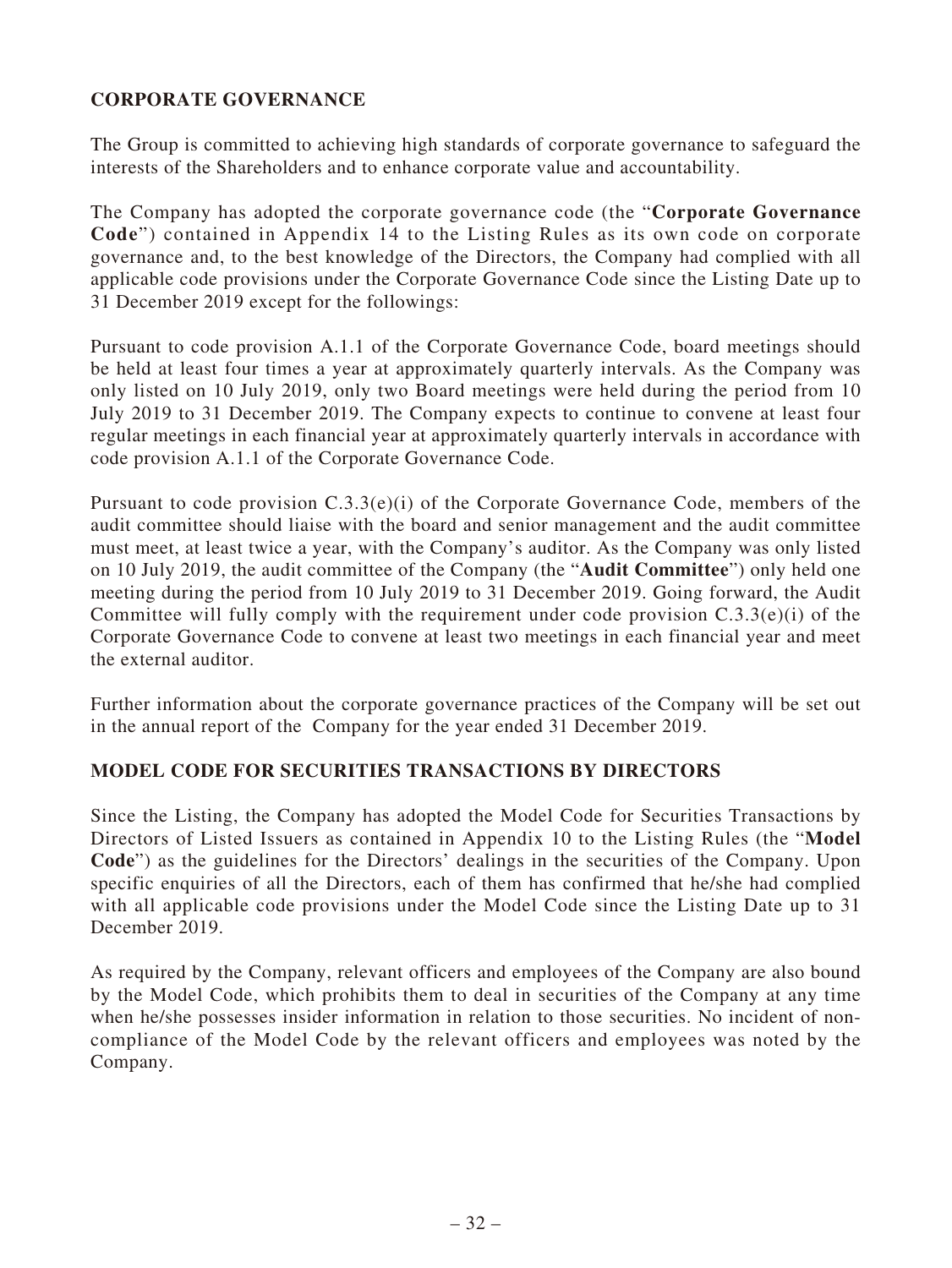## **REVIEW OF ACCOUNTS**

The Board established the Audit Committee with written terms of reference in compliance with the Corporate Governance Code. The primary duties of the Audit Committee are to assist the Board by providing an independent view of the effectiveness of the financial reporting system, risk management and internal control systems of the Group, to oversee the audit process, to develop and review the policies and to perform other duties and responsibilities as assigned by the Board. The Audit Committee consists of five members, namely Mr. Victor HUANG, Mr. Sriram CHANDRASEKAR, Mr. ZHAI Feng, Mr. Thomas YEOH Eng Leong and Ms. WONG Man Lai Stevie. Mr. Victor HUANG, Mr. Thomas YEOH Eng Leong and Ms. WONG Man Lai Stevie are independent non-executive Directors. The chairman of the Audit Committee is Mr. Victor HUANG, who possesses appropriate professional qualifications.

The Audit Committee has discussed with the external auditor of the Company and reviewed the annual results and the consolidated accounts of the Group for the year ended 31 December 2019. The Audit Committee has agreed with the external auditor of the Company on the annual results of the Group for the year ended 31 December 2019.

## **SCOPE OF WORK OF MESSRS. DELOITTE TOUCHE TOHMATSU**

The figures in respect of the Group's consolidated statement of financial position, consolidated statement of profit or loss and other comprehensive income, consolidated statement of cash flows and the related notes thereto for the year ended 31 December 2019 as set out in the preliminary announcement have been agreed by the Group's auditor, Messrs. Deloitte Touche Tohmatsu, to the amounts set out in the Group's audited consolidated financial statements for the year. The work performed by Messrs. Deloitte Touche Tohmatsu in this respect did not constitute an assurance engagement in accordance with Hong Kong Standards on Auditing, Hong Kong Standards on Review Engagements or Hong Kong Standards on Assurance Engagements issued by the Hong Kong Institute of Certified Public Accountants and consequently no assurance has been expressed by Messrs. Deloitte Touche Tohmatsu on the preliminary announcement.

#### **PURCHASE, SALE OR REDEMPTION OF LISTED SECURITIES OF THE COMPANY**

Save for the Company's initial public offering as described in the Prospectus and the additional 7,500,000 Shares allotted and issued through full exercise of the over-allotment option on 2 August 2019, the Group did not purchase, sell or redeem any of the listed securities of the Company during the period from the Listing Date up to 31 December 2019.

## **ANNUAL GENERAL MEETING**

The 2020 annual general meeting is scheduled to be held on Monday, 29 June 2020. A notice convening the 2020 annual general meeting will be published and despatched to the Shareholders in the manner required by the Listing Rules in due course.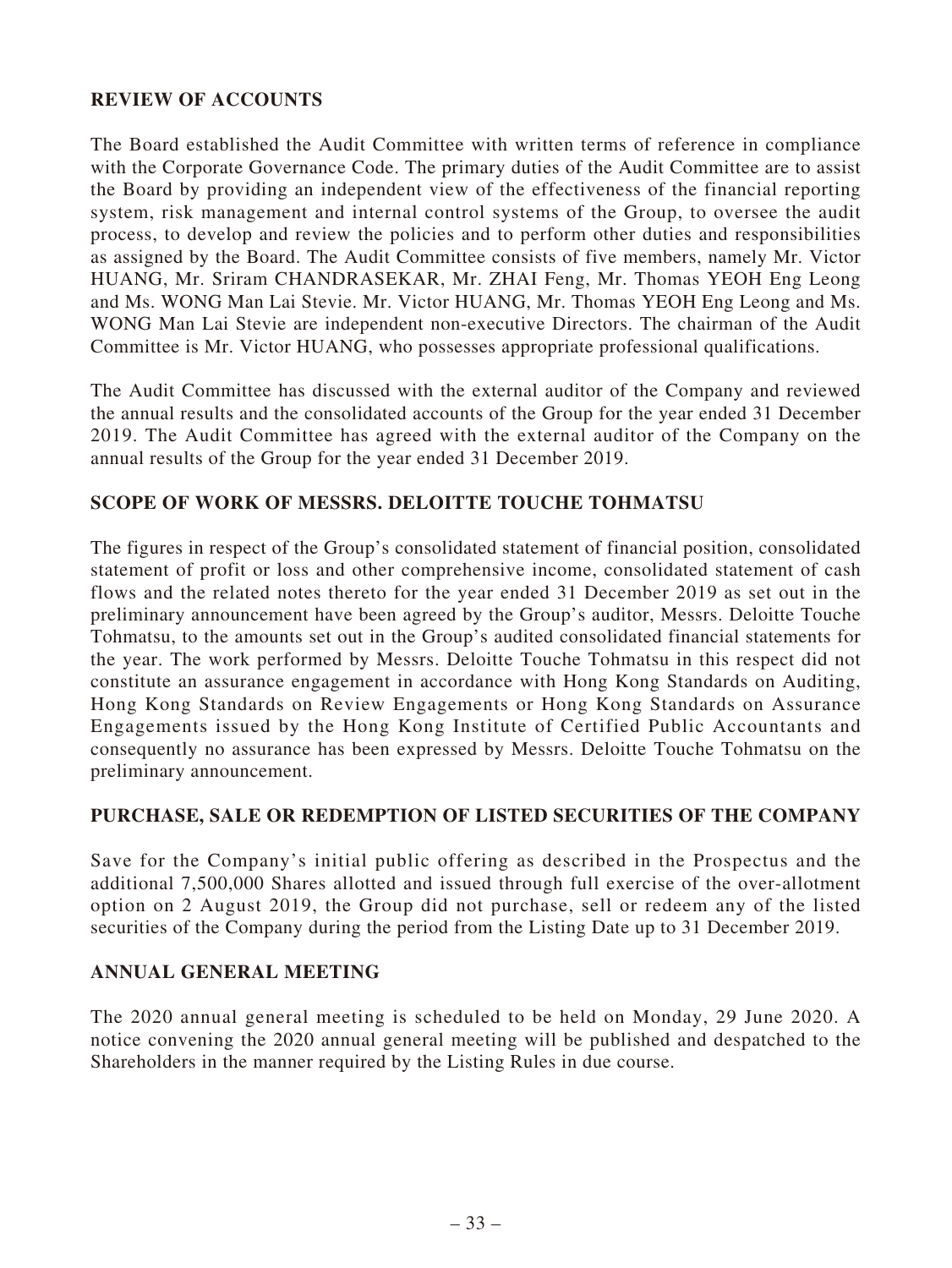## **FINAL DIVIDEND**

The Board recommends the payment of a final dividend of HK\$0.27 per ordinary share (equivalent to approximately RMB0.24 per ordinary share) payable in cash. The proposed final dividend is subject to the approval of the Shareholders at the Company's forthcoming annual general meeting to be held on Monday, 29 June 2020. The proposed final dividend will be declared and paid in Hong Kong dollars. Subject to the approval of the Shareholders at the Company's forthcoming annual general meeting, the proposed final dividend is expected to be paid on or around Monday, 20 July 2020.

#### **CLOSURE OF REGISTER OF MEMBERS**

For the purposes of determining the Shareholders' eligibility to attend, speak and vote at the forthcoming annual general meeting and the Shareholders' entitlement to the proposed final dividend, the register of members of the Company will be closed as appropriate as set out below:

#### **For determining the entitlement to attend, speak and vote at the forthcoming annual general meeting**

The register of members will be closed from Tuesday, 23 June 2020 to Monday, 29 June 2020, both days inclusive, during which period no transfer of shares will be effected. In order to determine the identity of members who are entitled to attend and vote at the forthcoming annual general meeting, all share transfer documents accompanied by the relevant share certificates must be lodged for registration with the Company's share registrar in Hong Kong, Computershare Hong Kong Investor Services Limited, at Rooms 1712–1716, 17th Floor, Hopewell Centre, 183 Queen's Road East, Wanchai, Hong Kong not later than 4:30 p.m. on Monday, 22 June 2020.

#### **For determining the entitlement to the proposed final dividend**

The register of members will be closed from Saturday, 4 July 2020 to Thursday, 9 July 2020, both days inclusive, during which period no transfer of shares will be effected. In order to qualify for the proposed final dividend for the Relevant Year, all share transfer documents accompanied by the relevant share certificates must be lodged for registration with the Company's share registrar in Hong Kong, Computershare Hong Kong Investor Services Limited, at Rooms 1712–1716, 17th Floor, Hopewell Centre, 183 Queen's Road East, Wanchai, Hong Kong not later than 4:30 p.m. on Friday, 3 July 2020.